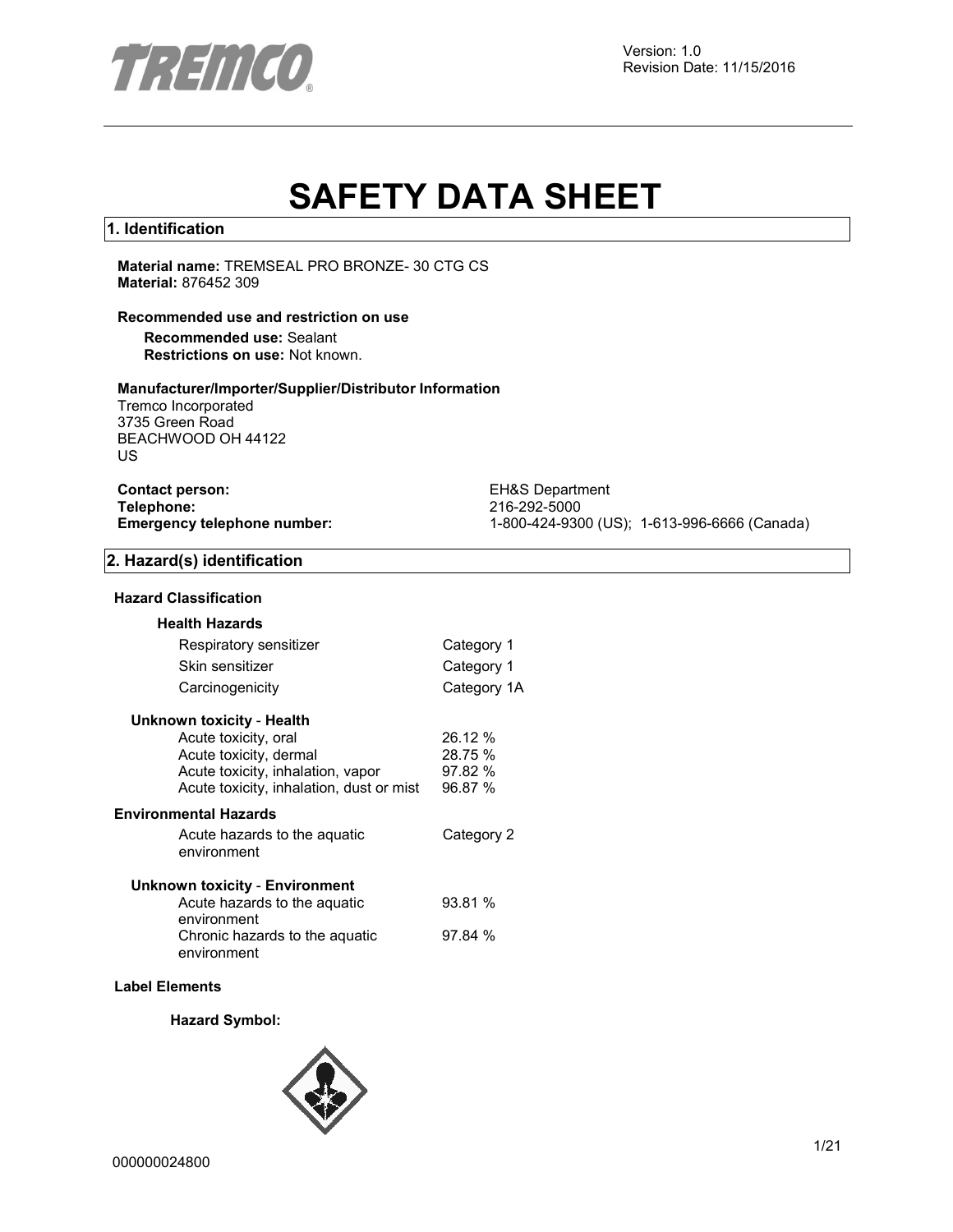

| <b>Signal Word:</b>                                         | Danger                                                                                                                                                                                                                                                                                                                                                                                                                                                                                 |
|-------------------------------------------------------------|----------------------------------------------------------------------------------------------------------------------------------------------------------------------------------------------------------------------------------------------------------------------------------------------------------------------------------------------------------------------------------------------------------------------------------------------------------------------------------------|
| <b>Hazard Statement:</b>                                    | May cause allergy or asthma symptoms or breathing difficulties if inhaled.<br>May cause an allergic skin reaction.<br>May cause cancer.<br>Toxic to aquatic life.                                                                                                                                                                                                                                                                                                                      |
| Precautionary<br>Statements:                                |                                                                                                                                                                                                                                                                                                                                                                                                                                                                                        |
| <b>Prevention:</b>                                          | Avoid breathing dust/fume/gas/mist/vapors/spray. [In case of inadequate<br>ventilation] wear respiratory protection. Contaminated work clothing must<br>not be allowed out of the workplace. Wear protective gloves/protective<br>clothing/eye protection/face protection. Obtain special instructions before<br>use. Do not handle until all safety precautions have been read and<br>understood. Use personal protective equipment as required. Avoid release<br>to the environment. |
| <b>Response:</b>                                            | If inhaled: If breathing is difficult, remove person to fresh air and keep<br>comfortable for breathing. If experiencing respiratory symptoms: Call a<br>POISON CENTER/doctor. IF ON SKIN: Wash with plenty of water. If skin<br>irritation or rash occurs: Get medical advice/attention. If exposed or<br>concerned: Get medical advice/attention. Specific treatment (see this label).<br>Wash contaminated clothing before reuse.                                                   |
| Storage:                                                    | Store locked up.                                                                                                                                                                                                                                                                                                                                                                                                                                                                       |
| Disposal:                                                   | Dispose of contents/container to an appropriate treatment and disposal<br>facility in accordance with applicable laws and regulations, and product<br>characteristics at time of disposal.                                                                                                                                                                                                                                                                                             |
| Other hazards which do not<br>result in GHS classification: | None.                                                                                                                                                                                                                                                                                                                                                                                                                                                                                  |

## **3. Composition/information on ingredients**

## **Mixtures**

| <b>Chemical Identity</b>                    | <b>CAS number</b> | Content in percent (%)* |
|---------------------------------------------|-------------------|-------------------------|
| Calcium carbonate                           | 471-34-1          | $20 - 50\%$             |
| Polyvinyl chloride                          | 9002-86-2         | $5 - 10\%$              |
| Calcium Carbonate<br>(Limestone)            | 1317-65-3         | $5 - 10\%$              |
| Xylene                                      | 1330-20-7         | $1 - 5\%$               |
| Calcium oxide                               | 1305-78-8         | 1 - <5%                 |
| Diisodecyl phthalate                        | 26761-40-0        | $1 - 5\%$               |
| Ethylbenzene                                | 100-41-4          | $0.1 - 1\%$             |
| Isophorone Diisocyanate                     | 4098-71-9         | $0.1 - 1\%$             |
| Hydrotreated heavy<br>naphthenic distillate | 64742-52-5        | $0.1 - 1\%$             |
| Carbon Black                                | 1333-86-4         | $0.1 - 1\%$             |
| Iron oxide                                  | 1309-37-1         | $0.1 - 1\%$             |
| Stearic acid                                | $57-11-4$         | $0.1 - 1\%$             |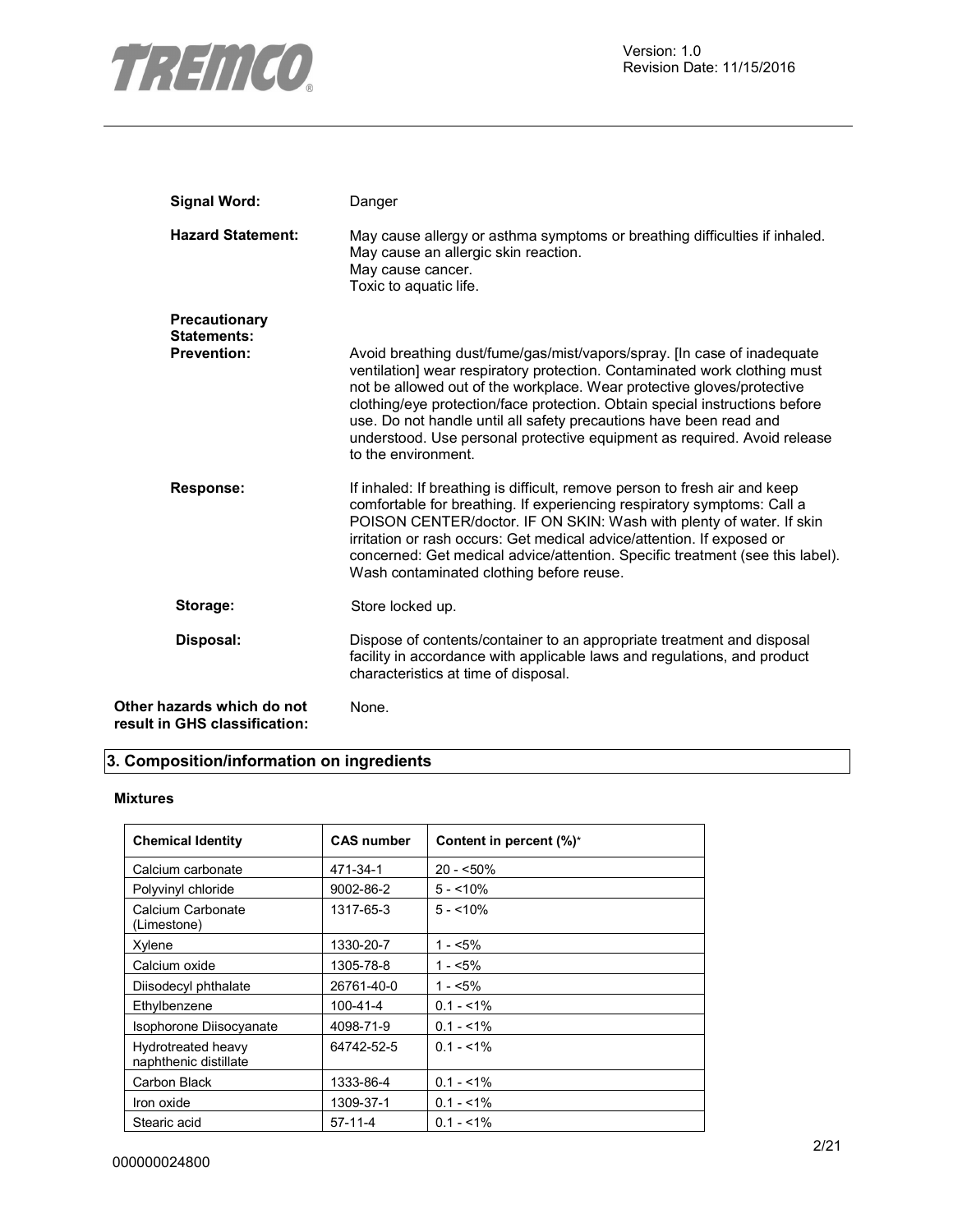

| Dibutyl tin dilaurate                                         | 77-58-7<br>$0.1 - 1\%$                                                                                                                                                                                                                                                                             |  |  |  |  |  |
|---------------------------------------------------------------|----------------------------------------------------------------------------------------------------------------------------------------------------------------------------------------------------------------------------------------------------------------------------------------------------|--|--|--|--|--|
|                                                               | * All concentrations are percent by weight unless ingredient is a gas. Gas concentrations are in percent by volume.                                                                                                                                                                                |  |  |  |  |  |
| 4. First-aid measures                                         |                                                                                                                                                                                                                                                                                                    |  |  |  |  |  |
| Ingestion:                                                    | Call a POISON CENTER/doctor//if you feel unwell. Rinse mouth.                                                                                                                                                                                                                                      |  |  |  |  |  |
| Inhalation:                                                   | Call a physician or poison control center immediately. If breathing stops,<br>provide artificial respiration. Move to fresh air. If breathing is difficult, give<br>oxygen.                                                                                                                        |  |  |  |  |  |
| <b>Skin Contact:</b>                                          | If skin irritation occurs: Get medical advice/attention. Destroy or thoroughly<br>clean contaminated shoes. Immediately remove contaminated clothing and<br>shoes and wash skin with soap and plenty of water. If skin irritation or an<br>allergic skin reaction develops, get medical attention. |  |  |  |  |  |
| Eye contact:                                                  | Any material that contacts the eye should be washed out immediately with<br>water. If easy to do, remove contact lenses. If eye irritation persists: Get<br>medical advice/attention.                                                                                                              |  |  |  |  |  |
| Most important symptoms/effects, acute and delayed            |                                                                                                                                                                                                                                                                                                    |  |  |  |  |  |
| <b>Symptoms:</b>                                              | May cause skin and eye irritation.                                                                                                                                                                                                                                                                 |  |  |  |  |  |
|                                                               | Indication of immediate medical attention and special treatment needed                                                                                                                                                                                                                             |  |  |  |  |  |
| Treatment:                                                    | Symptoms may be delayed.                                                                                                                                                                                                                                                                           |  |  |  |  |  |
| 5. Fire-fighting measures                                     |                                                                                                                                                                                                                                                                                                    |  |  |  |  |  |
| <b>General Fire Hazards:</b>                                  | No unusual fire or explosion hazards noted.                                                                                                                                                                                                                                                        |  |  |  |  |  |
| Suitable (and unsuitable) extinguishing media                 |                                                                                                                                                                                                                                                                                                    |  |  |  |  |  |
| Suitable extinguishing<br>media:                              | Use fire-extinguishing media appropriate for surrounding materials.                                                                                                                                                                                                                                |  |  |  |  |  |
| Unsuitable extinguishing<br>megia:                            | Do not use water jet as an extinguisher, as this will spread the fire.                                                                                                                                                                                                                             |  |  |  |  |  |
| Specific hazards arising from<br>the chemical:                | During fire, gases hazardous to health may be formed.                                                                                                                                                                                                                                              |  |  |  |  |  |
| Special protective equipment and precautions for firefighters |                                                                                                                                                                                                                                                                                                    |  |  |  |  |  |
| <b>Special fire fighting</b><br>procedures:                   | No data available.                                                                                                                                                                                                                                                                                 |  |  |  |  |  |
| Special protective equipment<br>for fire-fighters:            | Self-contained breathing apparatus and full protective clothing must be<br>worn in case of fire.                                                                                                                                                                                                   |  |  |  |  |  |
| 6. Accidental release measures                                |                                                                                                                                                                                                                                                                                                    |  |  |  |  |  |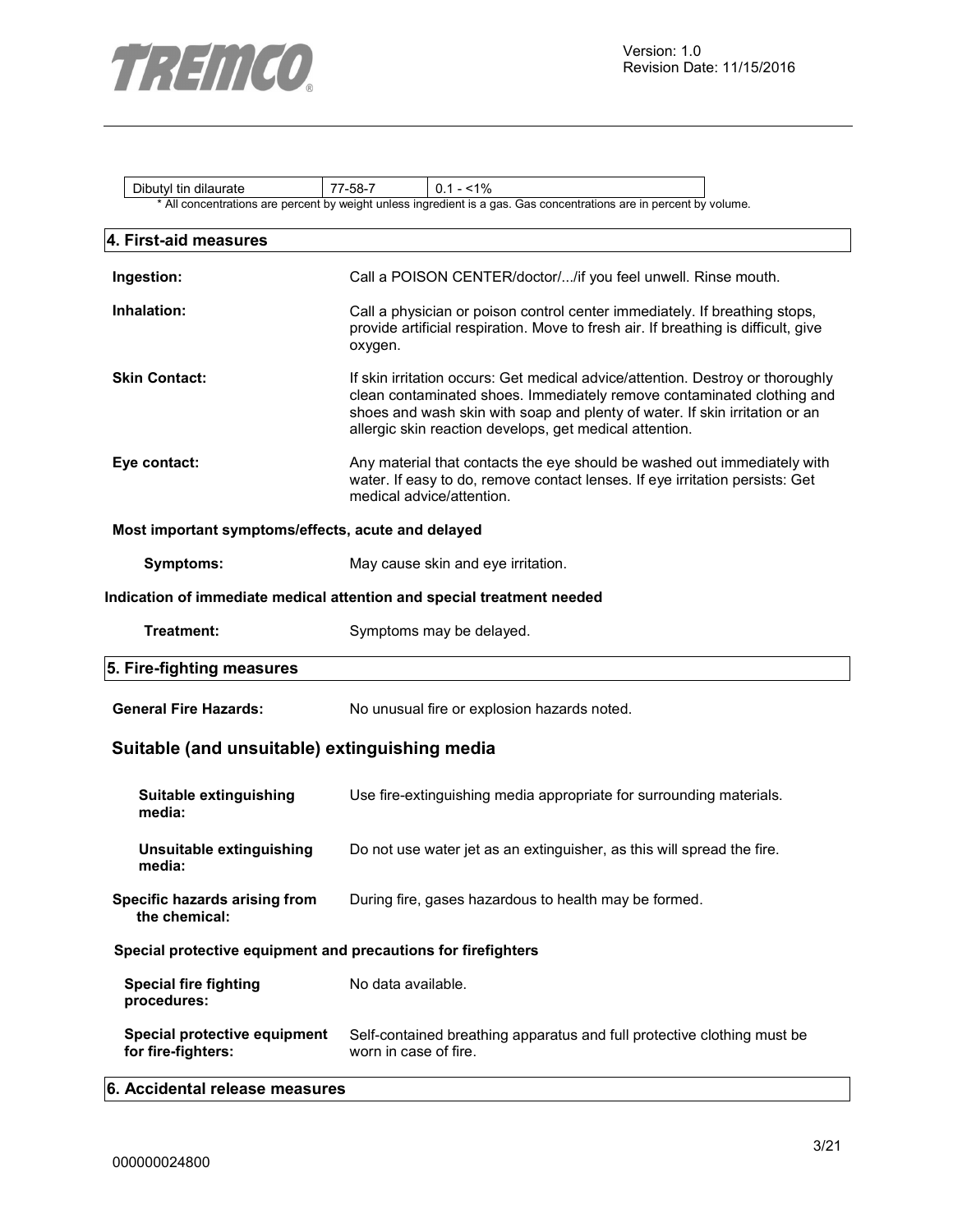

| <b>Personal precautions,</b><br>protective equipment and<br>emergency procedures: | Ventilate closed spaces before entering them. Evacuate area. See Section<br>8 of the SDS for Personal Protective Equipment. Keep upwind. Keep<br>unauthorized personnel away. Do not touch damaged containers or spilled<br>material unless wearing appropriate protective clothing.                                                                                                                                                                                                                               |
|-----------------------------------------------------------------------------------|--------------------------------------------------------------------------------------------------------------------------------------------------------------------------------------------------------------------------------------------------------------------------------------------------------------------------------------------------------------------------------------------------------------------------------------------------------------------------------------------------------------------|
| <b>Methods and material for</b><br>containment and cleaning<br>up:                | Collect spillage in containers, seal securely and deliver for disposal<br>according to local regulations.                                                                                                                                                                                                                                                                                                                                                                                                          |
| <b>Notification Procedures:</b>                                                   | In the event of a spill or accidental release, notify relevant authorities in<br>accordance with all applicable regulations.                                                                                                                                                                                                                                                                                                                                                                                       |
| <b>Environmental Precautions:</b>                                                 | Do not contaminate water sources or sewer. Prevent further leakage or<br>spillage if safe to do so. Avoid release to the environment.                                                                                                                                                                                                                                                                                                                                                                              |
| 7. Handling and storage                                                           |                                                                                                                                                                                                                                                                                                                                                                                                                                                                                                                    |
| Precautions for safe handling:                                                    | Ventilate well, avoid breathing vapors. Use approved respirator if air<br>contamination is above accepted level. Use mechanical ventilation in case<br>of handling which causes formation of dust. Do not handle until all safety<br>precautions have been read and understood. Obtain special instructions<br>before use. Use personal protective equipment as required. Do not breathe<br>dust/fume/gas/mist/vapors/spray. Avoid contact with eyes, skin, and<br>clothing. Wash hands thoroughly after handling. |
| Conditions for safe storage,<br>including any<br>incompatibilities:               | Store locked up.                                                                                                                                                                                                                                                                                                                                                                                                                                                                                                   |

## **8. Exposure controls/personal protection**

## **Control Parameters**

## **Occupational Exposure Limits**

| <b>Chemical Identity</b>                          | type         | <b>Exposure Limit Values</b> |                    | <b>Source</b>                                                                       |
|---------------------------------------------------|--------------|------------------------------|--------------------|-------------------------------------------------------------------------------------|
| Calcium carbonate -<br>Total dust.                | <b>PEL</b>   |                              | $15 \text{ mg/m}$  | US. OSHA Table Z-1 Limits for Air<br>Contaminants (29 CFR 1910.1000)<br>(02 2006)   |
| Calcium carbonate -<br>Respirable fraction.       | <b>PEL</b>   |                              | $5 \text{ mg/m}$ 3 | US. OSHA Table Z-1 Limits for Air<br>Contaminants (29 CFR 1910.1000)<br>(02 2006)   |
| Polyvinyl chloride -<br>Respirable fraction.      | TWA          |                              | 1 mg/m $3$         | US. ACGIH Threshold Limit Values<br>(2011)                                          |
| Polyvinyl chloride - as<br>vinyl chloride monomer | <b>TWA</b>   | 1 ppm                        |                    | US. OSHA Specifically Regulated<br>Substances (29 CFR 1910.1001-<br>1050) (02 2006) |
|                                                   | <b>STEL</b>  | 5 ppm                        |                    | US. OSHA Specifically Regulated<br>Substances (29 CFR 1910.1001-<br>1050) (02 2006) |
|                                                   | OSHA A<br>CТ | $0.5$ ppm                    |                    | US. OSHA Specifically Regulated<br>Substances (29 CFR 1910.1001-<br>1050) (02 2006) |
| Polyvinyl chloride -<br>Respirable fraction.      | <b>PEL</b>   |                              | $5 \text{ mg/m}$   | US. OSHA Table Z-1 Limits for Air<br>Contaminants (29 CFR 1910.1000)                |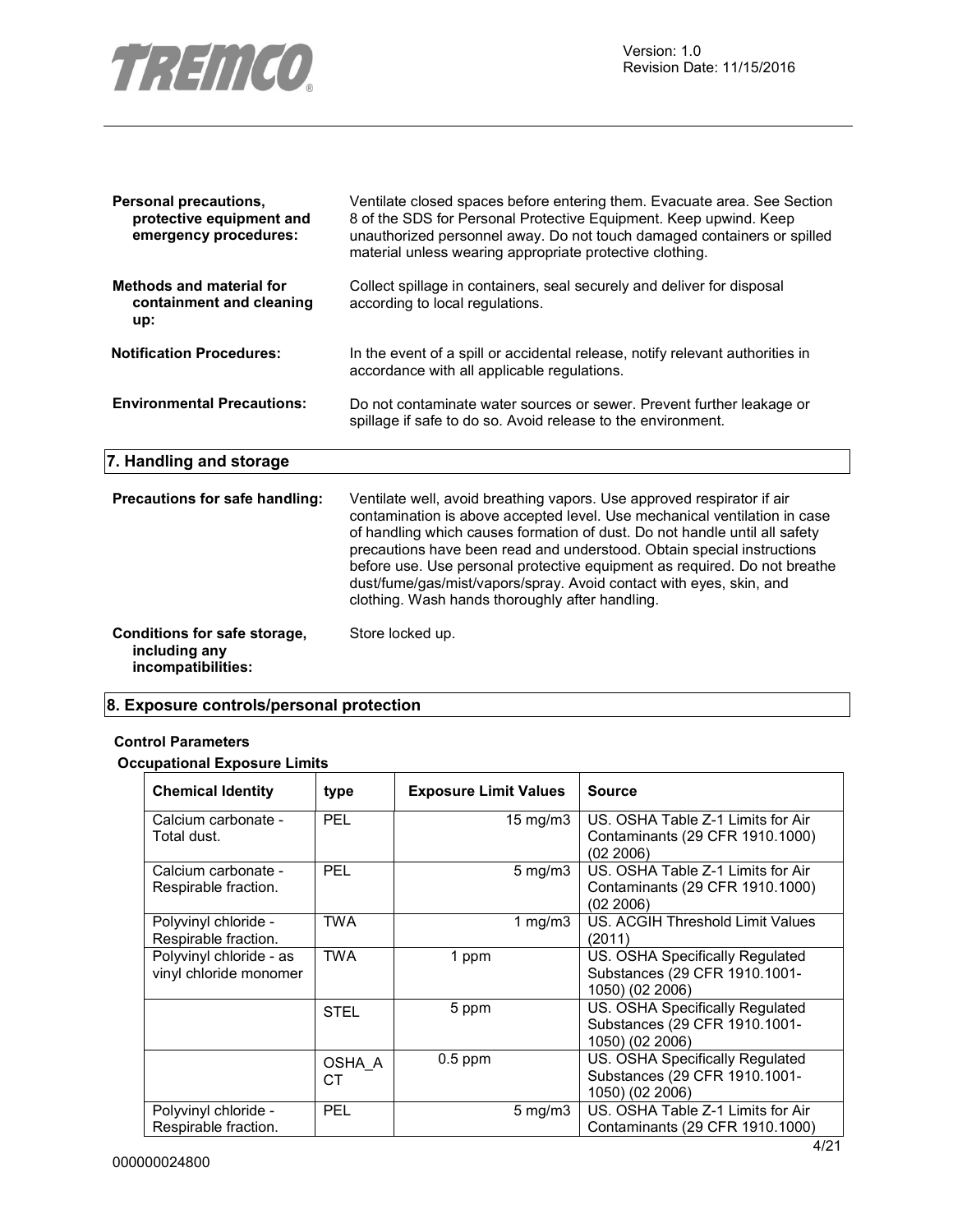

|                      |             |                      |              | (02 2006)                            |
|----------------------|-------------|----------------------|--------------|--------------------------------------|
| Polyvinyl chloride - | PEL         |                      | 15 mg/m3     | US. OSHA Table Z-1 Limits for Air    |
| Total dust.          |             |                      |              | Contaminants (29 CFR 1910.1000)      |
|                      |             |                      |              | (02 2006)                            |
|                      | <b>TWA</b>  | 50 millions          |              | US. OSHA Table Z-3 (29 CFR           |
|                      |             |                      | of particles | 1910.1000) (2000)                    |
|                      |             |                      | per cubic    |                                      |
|                      |             |                      | foot of air  |                                      |
| Polyvinyl chloride - | <b>TWA</b>  |                      | 15 millions  | US. OSHA Table Z-3 (29 CFR           |
| Respirable fraction. |             |                      | of particles | 1910.1000) (2000)                    |
|                      |             |                      |              |                                      |
|                      |             |                      | per cubic    |                                      |
|                      |             |                      | foot of air  |                                      |
| Polyvinyl chloride - | <b>TWA</b>  |                      | 15 mg/m3     | US. OSHA Table Z-3 (29 CFR           |
| Total dust.          |             |                      |              | 1910.1000) (2000)                    |
| Polyvinyl chloride - | <b>TWA</b>  |                      | $5$ mg/m $3$ | US. OSHA Table Z-3 (29 CFR           |
| Respirable fraction. |             |                      |              | 1910.1000) (2000)                    |
| Calcium Carbonate    | PEL         |                      | 15 mg/m3     | US. OSHA Table Z-1 Limits for Air    |
| (Limestone) - Total  |             |                      |              | Contaminants (29 CFR 1910.1000)      |
| dust.                |             |                      |              | (02 2006)                            |
| Calcium Carbonate    | <b>PEL</b>  |                      | $5$ mg/m $3$ | US. OSHA Table Z-1 Limits for Air    |
| (Limestone) -        |             |                      |              | Contaminants (29 CFR 1910.1000)      |
| Respirable fraction. |             |                      |              | (02 2006)                            |
| Xylene               | <b>STEL</b> | 150 ppm              | 655          | US. NIOSH: Pocket Guide to           |
|                      |             |                      | mg/m3        | Chemical Hazards (2010)              |
|                      | <b>REL</b>  | 100 ppm              | 435          | US. NIOSH: Pocket Guide to           |
|                      |             |                      | mg/m3        | Chemical Hazards (2010)              |
|                      |             | 150 ppm              | 655          | US. NIOSH: Pocket Guide to           |
|                      | <b>STEL</b> |                      | mg/m3        | Chemical Hazards (2010)              |
|                      |             | $100$ ppm            | 435          | US. NIOSH: Pocket Guide to           |
|                      | <b>REL</b>  |                      | mg/m3        | Chemical Hazards (2010)              |
|                      |             |                      | 655          | US. NIOSH: Pocket Guide to           |
|                      | <b>STEL</b> | 150 ppm              |              |                                      |
|                      |             |                      | mg/m3        | Chemical Hazards (2010)              |
|                      | <b>REL</b>  | 100 ppm              | 435          | US. NIOSH: Pocket Guide to           |
|                      |             |                      | mg/m3        | Chemical Hazards (2010)              |
|                      | <b>STEL</b> | 150 ppm              | 655          | US. OSHA Table Z-1-A (29 CFR         |
|                      |             |                      | mg/m3        | 1910.1000) (1989)                    |
|                      | <b>TWA</b>  | 100 ppm              | 435          | US. OSHA Table Z-1-A (29 CFR         |
|                      |             |                      | mg/m3        | 1910.1000) (1989)                    |
|                      | <b>TWA</b>  | 100 ppm              | 435          | US. Tennessee. OELs. Occupational    |
|                      |             |                      | mg/m3        | Exposure Limits, Table Z1A (06 2008) |
|                      | <b>STEL</b> | $\overline{1}50$ ppm | 655          | US. Tennessee. OELs. Occupational    |
|                      |             |                      | mg/m3        | Exposure Limits, Table Z1A (06 2008) |
|                      | ST ESL      |                      | 350 µg/m3    | US. Texas. Effects Screening Levels  |
|                      |             |                      |              | (Texas Commission on                 |
|                      |             |                      |              | Environmental Quality) (07 2011)     |
|                      | ST ESL      |                      | 80 ppb       | US. Texas. Effects Screening Levels  |
|                      |             |                      |              | (Texas Commission on                 |
|                      |             |                      |              | Environmental Quality) (07 2011)     |
|                      |             |                      | 42 ppb       | US. Texas. Effects Screening Levels  |
|                      | AN ESL      |                      |              | (Texas Commission on                 |
|                      |             |                      |              | Environmental Quality) (07 2011)     |
|                      |             |                      | 180 µg/m3    | US. Texas. Effects Screening Levels  |
|                      | AN ESL      |                      |              |                                      |
|                      |             |                      |              | (Texas Commission on                 |
|                      |             |                      |              | Environmental Quality) (07 2011)     |
|                      | <b>STEL</b> | 150 ppm              | 655          | US. California Code of Regulations,  |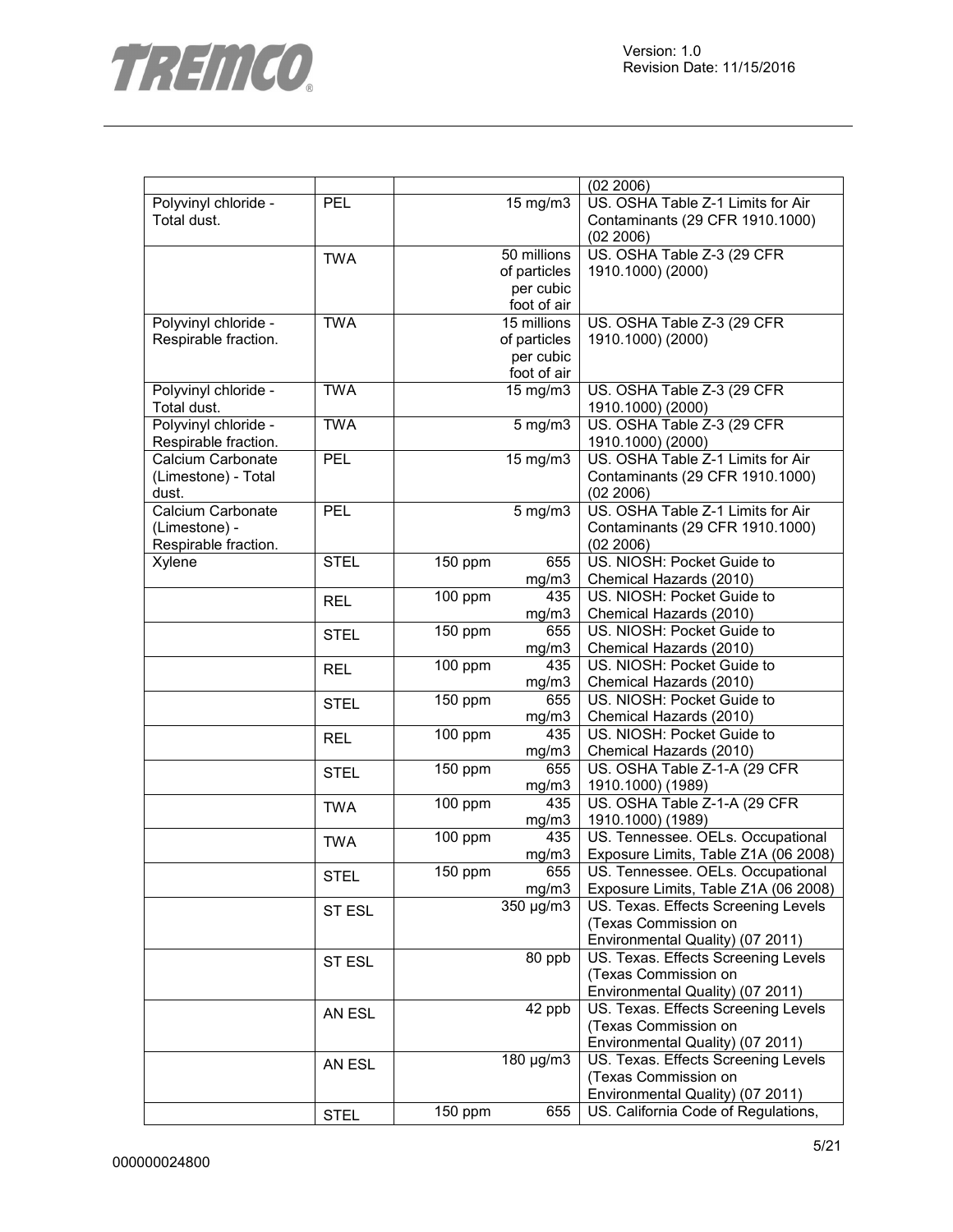

|                            |             |           | mg/m3          | Title 8, Section 5155. Airborne         |
|----------------------------|-------------|-----------|----------------|-----------------------------------------|
|                            |             |           |                | Contaminants (08 2010)                  |
|                            | Ceiling     | 300 ppm   |                | US. California Code of Regulations,     |
|                            |             |           |                | Title 8, Section 5155. Airborne         |
|                            |             |           |                | Contaminants (08 2010)                  |
|                            | <b>TWA</b>  | 100 ppm   | 435            | US. California Code of Regulations,     |
|                            | <b>PEL</b>  |           | mg/m3          | Title 8, Section 5155. Airborne         |
|                            |             |           |                | Contaminants (08 2010)                  |
|                            |             | 100 ppm   |                | US. ACGIH Threshold Limit Values        |
|                            | <b>TWA</b>  |           |                | (2011)                                  |
|                            |             | 150 ppm   |                | US. ACGIH Threshold Limit Values        |
|                            | <b>STEL</b> |           |                | (2011)                                  |
|                            |             | 100 ppm   | 435            | US. OSHA Table Z-1 Limits for Air       |
|                            | PEL         |           | mg/m3          | Contaminants (29 CFR 1910.1000)         |
|                            |             |           |                | (02 2006)                               |
| Calcium oxide              | <b>TWA</b>  |           |                | US. ACGIH Threshold Limit Values        |
|                            |             |           | $2$ mg/m $3$   | (2011)                                  |
|                            |             |           |                | US. OSHA Table Z-1 Limits for Air       |
|                            | <b>PEL</b>  |           | $5$ mg/m $3$   |                                         |
|                            |             |           |                | Contaminants (29 CFR 1910.1000)         |
|                            |             |           |                | (02 2006)                               |
| Ethylbenzene               | <b>TWA</b>  | 20 ppm    |                | US. ACGIH Threshold Limit Values        |
|                            |             |           |                | (2011)                                  |
|                            | <b>PEL</b>  | 100 ppm   | 435            | US. OSHA Table Z-1 Limits for Air       |
|                            |             |           | mg/m3          | Contaminants (29 CFR 1910.1000)         |
|                            |             |           |                | (02 2006)                               |
| Isophorone                 | <b>TWA</b>  | 0.005 ppm |                | <b>US. ACGIH Threshold Limit Values</b> |
| Diisocyanate               |             |           |                | (2011)                                  |
| Hydrotreated heavy         | <b>TWA</b>  |           | $5$ mg/m $3$   | US. ACGIH Threshold Limit Values        |
| naphthenic distillate -    |             |           |                | (03 2014)                               |
| Inhalable fraction.        |             |           |                |                                         |
| Hydrotreated heavy         | PEL         | 500 ppm   | 2,000          | US. OSHA Table Z-1 Limits for Air       |
| naphthenic distillate      |             |           | mg/m3          | Contaminants (29 CFR 1910.1000)         |
|                            |             |           |                | (02 2006)                               |
| Hydrotreated heavy         | <b>PEL</b>  |           | $5$ mg/m $3$   | US. OSHA Table Z-1 Limits for Air       |
| naphthenic distillate -    |             |           |                | Contaminants (29 CFR 1910.1000)         |
| Mist.                      |             |           |                | (02 2006)                               |
| Carbon Black -             | <b>TWA</b>  |           | $3$ mg/m $3$   | US. ACGIH Threshold Limit Values        |
| Inhalable fraction.        |             |           |                | (2011)                                  |
| Carbon Black               | <b>PEL</b>  |           | 3.5 mg/m3      | US. OSHA Table Z-1 Limits for Air       |
|                            |             |           |                | Contaminants (29 CFR 1910.1000)         |
|                            |             |           |                | (02, 2006)                              |
| Iron oxide - Respirable    | <b>TWA</b>  |           | $5$ mg/m $3$   | US. ACGIH Threshold Limit Values        |
| fraction.                  |             |           |                | (2011)                                  |
| Iron oxide - Fume.         | PEL         |           | $10$ mg/m $3$  | US. OSHA Table Z-1 Limits for Air       |
|                            |             |           |                | Contaminants (29 CFR 1910.1000)         |
|                            |             |           |                | (02 2006)                               |
| Stearic acid               | <b>TWA</b>  |           | 10 mg/m3       | US. ACGIH Threshold Limit Values        |
|                            |             |           |                | (2011)                                  |
| Dibutyl tin dilaurate - as | <b>STEL</b> |           | $0.2$ mg/m $3$ | US. ACGIH Threshold Limit Values        |
| Sn                         |             |           |                | (2011)                                  |
|                            |             |           | $0.1$ mg/m $3$ | US. ACGIH Threshold Limit Values        |
|                            | <b>TWA</b>  |           |                | (2011)                                  |
|                            |             |           | $0.1$ mg/m $3$ | US. OSHA Table Z-1 Limits for Air       |
|                            | <b>PEL</b>  |           |                | Contaminants (29 CFR 1910.1000)         |
|                            |             |           |                | (02 2006)                               |
|                            |             |           |                |                                         |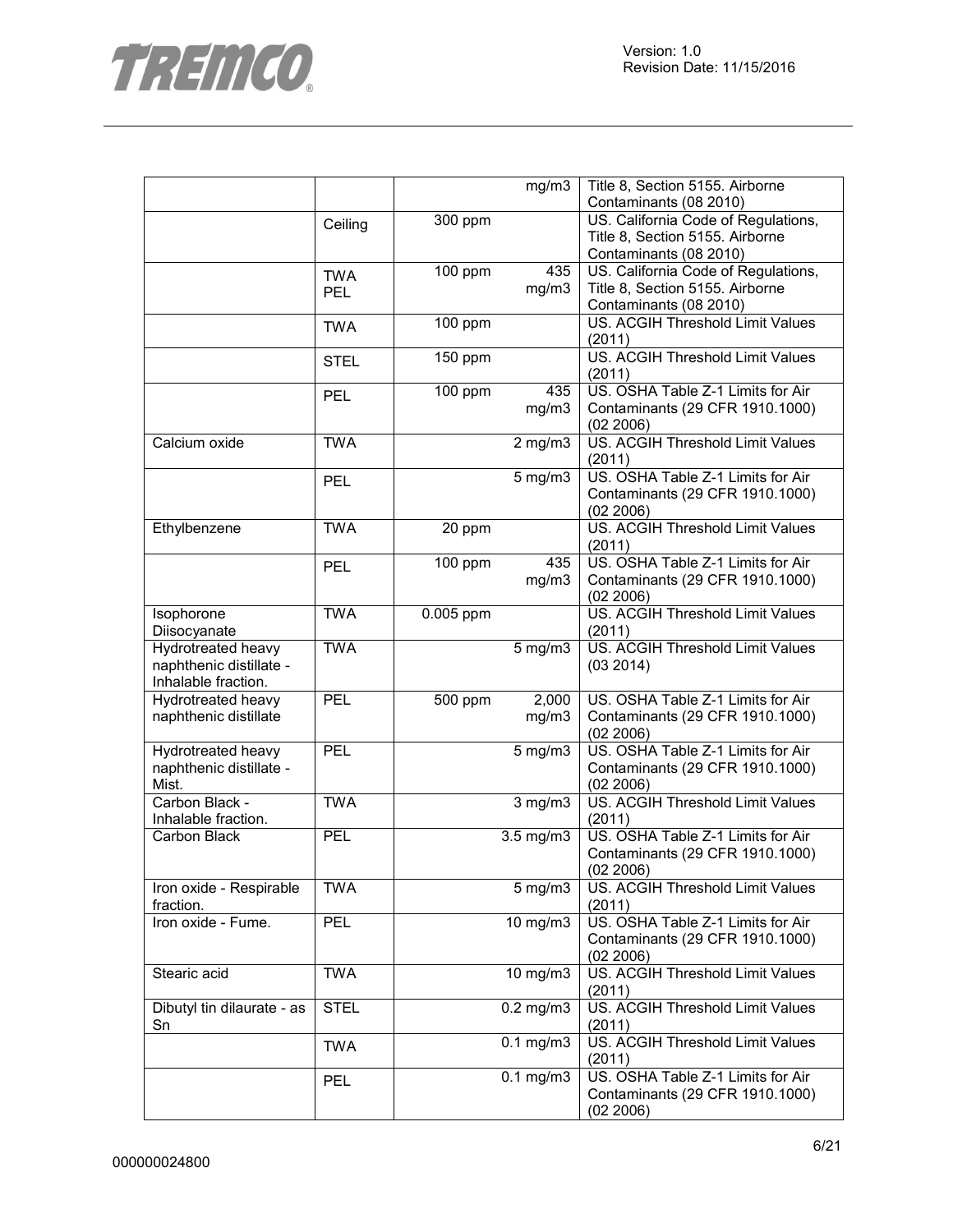



| <b>Chemical name</b>                              | type        | <b>Exposure Limit Values</b> | <b>Source</b>                                                                                                                                                             |
|---------------------------------------------------|-------------|------------------------------|---------------------------------------------------------------------------------------------------------------------------------------------------------------------------|
| Calcium carbonate -<br>Total dust.                | <b>STEL</b> | 20 mg/m3                     | Canada. British Columbia OELs.<br>(Occupational Exposure Limits for<br>Chemical Substances, Occupational<br>Health and Safety Regulation 296/97,<br>as amended) (07 2007) |
| Calcium carbonate -<br>Respirable fraction.       | <b>TWA</b>  | $3$ mg/m $3$                 | Canada. British Columbia OELs.<br>(Occupational Exposure Limits for<br>Chemical Substances, Occupational<br>Health and Safety Regulation 296/97,<br>as amended) (07 2007) |
| Calcium carbonate -<br>Total dust.                | <b>TWA</b>  | 10 mg/m3                     | Canada. British Columbia OELs.<br>(Occupational Exposure Limits for<br>Chemical Substances, Occupational<br>Health and Safety Regulation 296/97,<br>as amended) (07 2007) |
| Calcium carbonate -<br>Total dust.                | <b>TWA</b>  | 10 mg/m3                     | Canada. Quebec OELs. (Ministry of<br>Labor - Regulation Respecting the<br>Quality of the Work Environment) (12<br>2008)                                                   |
| Polyvinyl chloride -<br>Respirable.               | <b>TWA</b>  | 1 $mg/m3$                    | Canada. British Columbia OELs.<br>(Occupational Exposure Limits for<br>Chemical Substances, Occupational<br>Health and Safety Regulation 296/97,<br>as amended) (07 2007) |
| Polyvinyl chloride -<br>Respirable fraction.      | <b>TWA</b>  | 1 $mg/m3$                    | Canada. Ontario OELs. (Control of<br>Exposure to Biological or Chemical<br>Agents) (11 2010)                                                                              |
| Polyvinyl chloride -<br>Total dust.               | <b>TWA</b>  | 10 mg/m3                     | Canada. Quebec OELs. (Ministry of<br>Labor - Regulation Respecting the<br>Quality of the Work Environment) (12<br>2008)                                                   |
| Calcium Carbonate<br>(Limestone) - Total<br>dust. | <b>STEL</b> | 20 mg/m3                     | Canada. British Columbia OELs.<br>(Occupational Exposure Limits for<br>Chemical Substances, Occupational<br>Health and Safety Regulation 296/97,<br>as amended) (07 2007) |
|                                                   | <b>TWA</b>  | 10 mg/m3                     | Canada. British Columbia OELs.<br>(Occupational Exposure Limits for<br>Chemical Substances, Occupational<br>Health and Safety Regulation 296/97,<br>as amended) (07 2007) |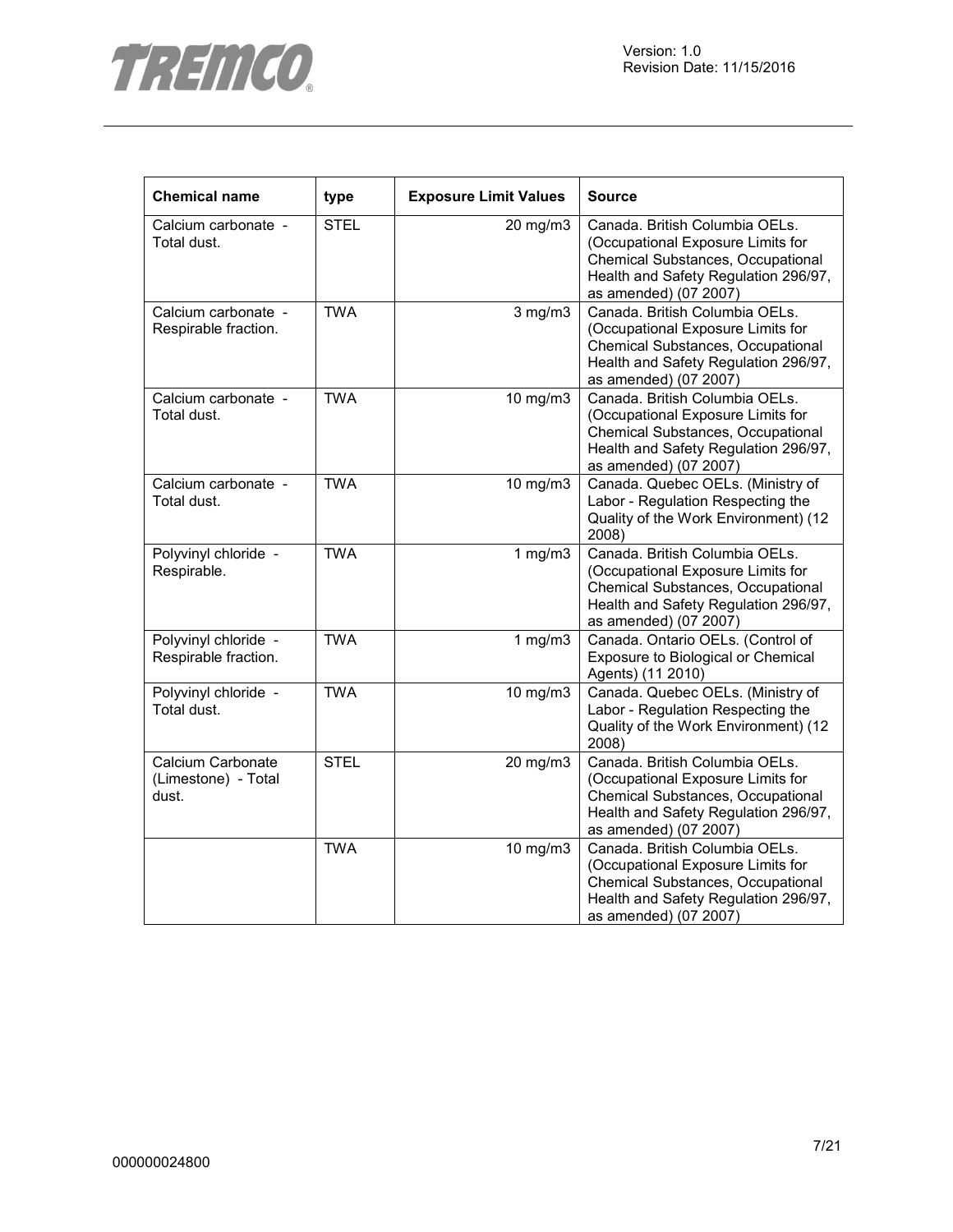

| Calcium Carbonate<br>(Limestone) -<br>Respirable fraction. | <b>TWA</b>  |           | $3$ mg/m $3$ | Canada. British Columbia OELs.<br>(Occupational Exposure Limits for<br>Chemical Substances, Occupational<br>Health and Safety Regulation 296/97,<br>as amended) (07 2007) |
|------------------------------------------------------------|-------------|-----------|--------------|---------------------------------------------------------------------------------------------------------------------------------------------------------------------------|
| Calcium Carbonate<br>(Limestone) - Total<br>dust.          | <b>TWA</b>  |           | 10 mg/m3     | Canada. Quebec OELs. (Ministry of<br>Labor - Regulation Respecting the<br>Quality of the Work Environment) (12<br>2008)                                                   |
| Xylene                                                     | <b>TWA</b>  | 100 ppm   | 434<br>mg/m3 | Canada. Alberta OELs (Occupational<br>Health & Safety Code, Schedule 1,<br>Table 2) (07 2009)                                                                             |
|                                                            | <b>STEL</b> | 150 ppm   | 651<br>mg/m3 | Canada. Alberta OELs (Occupational<br>Health & Safety Code, Schedule 1,<br>Table 2) (07 2009)                                                                             |
| Xylene                                                     | <b>TWA</b>  | 100 ppm   |              | Canada. British Columbia OELs.<br>(Occupational Exposure Limits for<br>Chemical Substances, Occupational<br>Health and Safety Regulation 296/97,<br>as amended) (07 2007) |
|                                                            | <b>STEL</b> | 150 ppm   |              | Canada. British Columbia OELs.<br>(Occupational Exposure Limits for<br>Chemical Substances, Occupational<br>Health and Safety Regulation 296/97,<br>as amended) (07 2007) |
| Xylene                                                     | <b>TWA</b>  | 100 ppm   |              | Canada. Ontario OELs. (Control of<br>Exposure to Biological or Chemical<br>Agents) (11 2010)                                                                              |
|                                                            | <b>STEL</b> | 150 ppm   |              | Canada. Ontario OELs. (Control of<br>Exposure to Biological or Chemical<br>Agents) (11 2010)                                                                              |
| Xylene                                                     | <b>TWA</b>  | $100$ ppm | 434<br>mg/m3 | Canada. Quebec OELs. (Ministry of<br>Labor - Regulation Respecting the<br>Quality of the Work Environment) (12<br>2008)                                                   |
|                                                            | <b>STEL</b> | 150 ppm   | 651<br>mg/m3 | Canada. Quebec OELs. (Ministry of<br>Labor - Regulation Respecting the<br>Quality of the Work Environment) (12<br>2008)                                                   |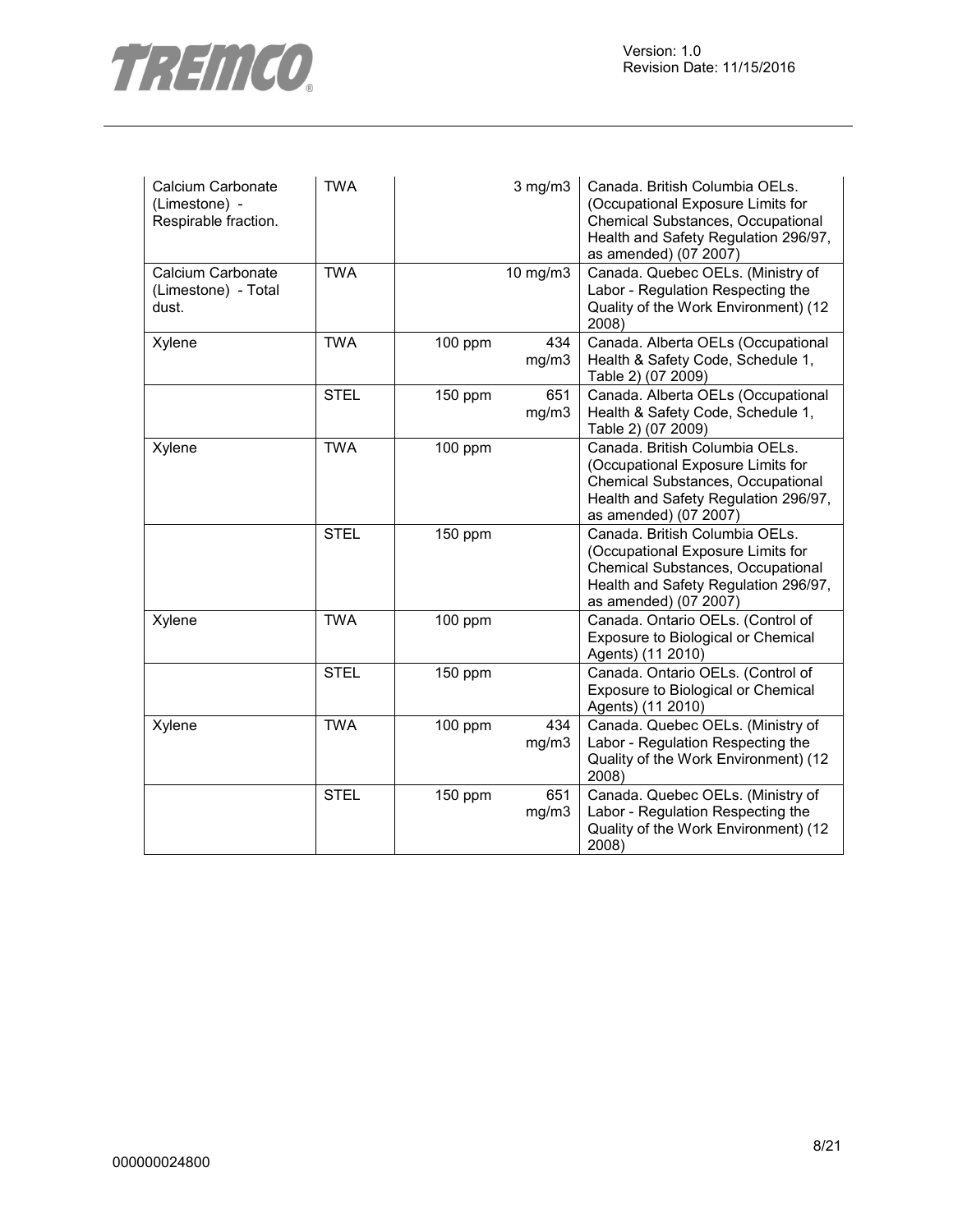

| Calcium oxide              | <b>TWA</b>     |             | $2$ mg/m $3$ | Canada. British Columbia OELs.<br>(Occupational Exposure Limits for<br>Chemical Substances, Occupational<br>Health and Safety Regulation 296/97,<br>as amended) (07 2007) |
|----------------------------|----------------|-------------|--------------|---------------------------------------------------------------------------------------------------------------------------------------------------------------------------|
| Calcium oxide              | <b>TWA</b>     |             | $2$ mg/m $3$ | Canada. Ontario OELs. (Control of<br>Exposure to Biological or Chemical<br>Agents) (11 2010)                                                                              |
| Calcium oxide              | <b>TWA</b>     |             | $2$ mg/m $3$ | Canada. Quebec OELs. (Ministry of<br>Labor - Regulation Respecting the<br>Quality of the Work Environment) (12<br>2008)                                                   |
| Diisodecyl phthalate       | <b>TWA</b>     |             | $5$ mg/m $3$ | Canada. Ontario OELs. (Control of<br>Exposure to Biological or Chemical<br>Agents) (11 2010)                                                                              |
| Ethylbenzene               | <b>TWA</b>     | 20 ppm      |              | Canada. British Columbia OELs.<br>(Occupational Exposure Limits for<br>Chemical Substances, Occupational<br>Health and Safety Regulation 296/97,<br>as amended) (09 2011) |
| Ethylbenzene               | <b>TWA</b>     | 20 ppm      |              | Canada. Ontario OELs. (Control of<br>Exposure to Biological or Chemical<br>Agents) (06 2015)                                                                              |
| Ethylbenzene               | <b>TWA</b>     | 100 ppm     | 434<br>mg/m3 | Canada. Quebec OELs. (Ministry of<br>Labor - Regulation Respecting the<br>Quality of the Work Environment) (12<br>2008)                                                   |
|                            | <b>STEL</b>    | 125 ppm     | 543<br>mg/m3 | Canada. Quebec OELs. (Ministry of<br>Labor - Regulation Respecting the<br>Quality of the Work Environment) (12<br>2008)                                                   |
| Isophorone<br>Diisocyanate | <b>TWA</b>     | 0.005 ppm   |              | Canada. British Columbia OELs.<br>(Occupational Exposure Limits for<br>Chemical Substances, Occupational<br>Health and Safety Regulation 296/97,<br>as amended) (07 2007) |
|                            | <b>CEILING</b> | $0.01$ ppm  |              | Canada. British Columbia OELs.<br>(Occupational Exposure Limits for<br>Chemical Substances, Occupational<br>Health and Safety Regulation 296/97,<br>as amended) (07 2007) |
| Isophorone<br>Diisocyanate | <b>TWA</b>     | $0.005$ ppm |              | Canada. Ontario OELs. (Control of<br>Exposure to Biological or Chemical<br>Agents) (11 2010)                                                                              |
|                            | <b>CEV</b>     | $0.02$ ppm  |              | Canada. Ontario OELs. (Control of<br>Exposure to Biological or Chemical<br>Agents) (11 2010)                                                                              |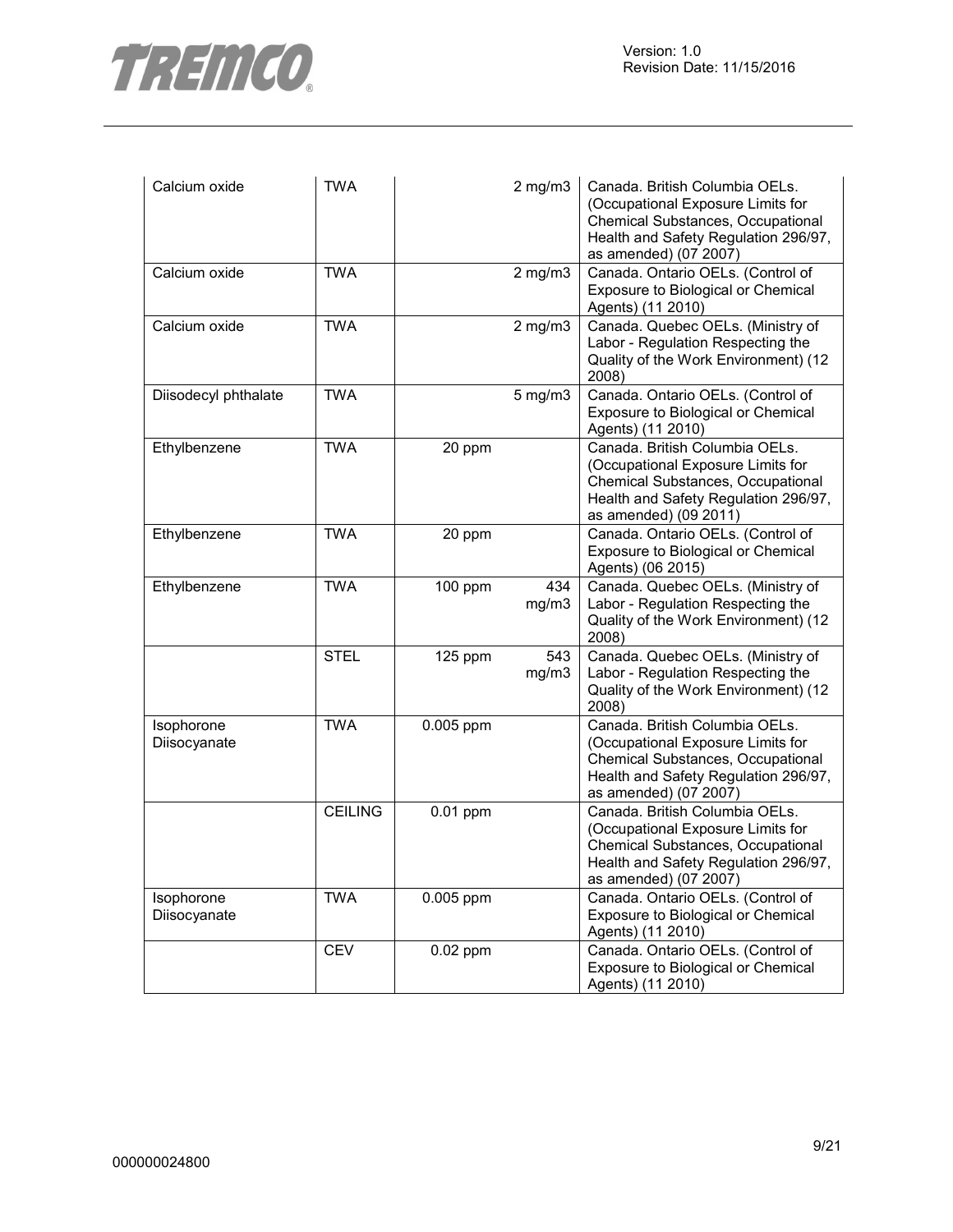

| Isophorone<br>Diisocyanate                             | <b>TWA</b>  | 0.005 ppm | 0.045<br>mg/m3 | Canada. Quebec OELs. (Ministry of<br>Labor - Regulation Respecting the<br>Quality of the Work Environment) (12<br>2008)                                                   |
|--------------------------------------------------------|-------------|-----------|----------------|---------------------------------------------------------------------------------------------------------------------------------------------------------------------------|
| Hydrotreated heavy<br>naphthenic distillate -<br>Mist. | <b>TWA</b>  |           | $0.2$ mg/m $3$ | Canada. British Columbia OELs.<br>(Occupational Exposure Limits for<br>Chemical Substances, Occupational<br>Health and Safety Regulation 296/97,<br>as amended) (05 2013) |
|                                                        | <b>TWA</b>  |           | 1 $mg/m3$      | Canada. British Columbia OELs.<br>(Occupational Exposure Limits for<br>Chemical Substances, Occupational<br>Health and Safety Regulation 296/97,<br>as amended) (05 2013) |
| Hydrotreated heavy<br>naphthenic distillate -<br>Mist. | <b>TWA</b>  |           | $5$ mg/m $3$   | Canada. Ontario OELs. (Control of<br>Exposure to Biological or Chemical<br>Agents) (11 2010)                                                                              |
|                                                        | <b>STEL</b> |           | 10 mg/m3       | Canada. Ontario OELs. (Control of<br>Exposure to Biological or Chemical<br>Agents) (11 2010)                                                                              |
| Hydrotreated heavy<br>naphthenic distillate -<br>Mist. | <b>TWA</b>  |           | $5$ mg/m $3$   | Canada. Quebec OELs. (Ministry of<br>Labor - Regulation Respecting the<br>Quality of the Work Environment) (12<br>2008)                                                   |
|                                                        | <b>STEL</b> |           | 10 mg/m3       | Canada. Quebec OELs. (Ministry of<br>Labor - Regulation Respecting the<br>Quality of the Work Environment) (12<br>2008)                                                   |
| Carbon Black -<br>Inhalable                            | <b>TWA</b>  |           | $3$ mg/m $3$   | Canada. British Columbia OELs.<br>(Occupational Exposure Limits for<br>Chemical Substances, Occupational<br>Health and Safety Regulation 296/97,<br>as amended) (09 2011) |
| Carbon Black -<br>Inhalable fraction.                  | <b>TWA</b>  |           | $3$ mg/m $3$   | Canada. Ontario OELs. (Control of<br>Exposure to Biological or Chemical<br>Agents) (06 2015)                                                                              |
| Carbon Black                                           | <b>TWA</b>  |           | $3.5$ mg/m $3$ | Canada. Quebec OELs. (Ministry of<br>Labor - Regulation Respecting the<br>Quality of the Work Environment) (12<br>2008)                                                   |

## **Biological Limit Values**

| <b>Chemical Identity</b>                                                                               | <b>Exposure Limit Values</b>   | <b>Source</b>       |
|--------------------------------------------------------------------------------------------------------|--------------------------------|---------------------|
| Xylene (Methylhippuric<br>acids: Sampling time:<br>End of shift.)                                      | 1.5 g/g (Creatinine in urine)  | ACGIH BEI (03 2013) |
| Ethylbenzene (Sum of<br>mandelic acid and<br>phenylglyoxylic acid:<br>Sampling time: End of<br>shift.) | 0.15 g/g (Creatinine in urine) | ACGIH BEI (02 2014) |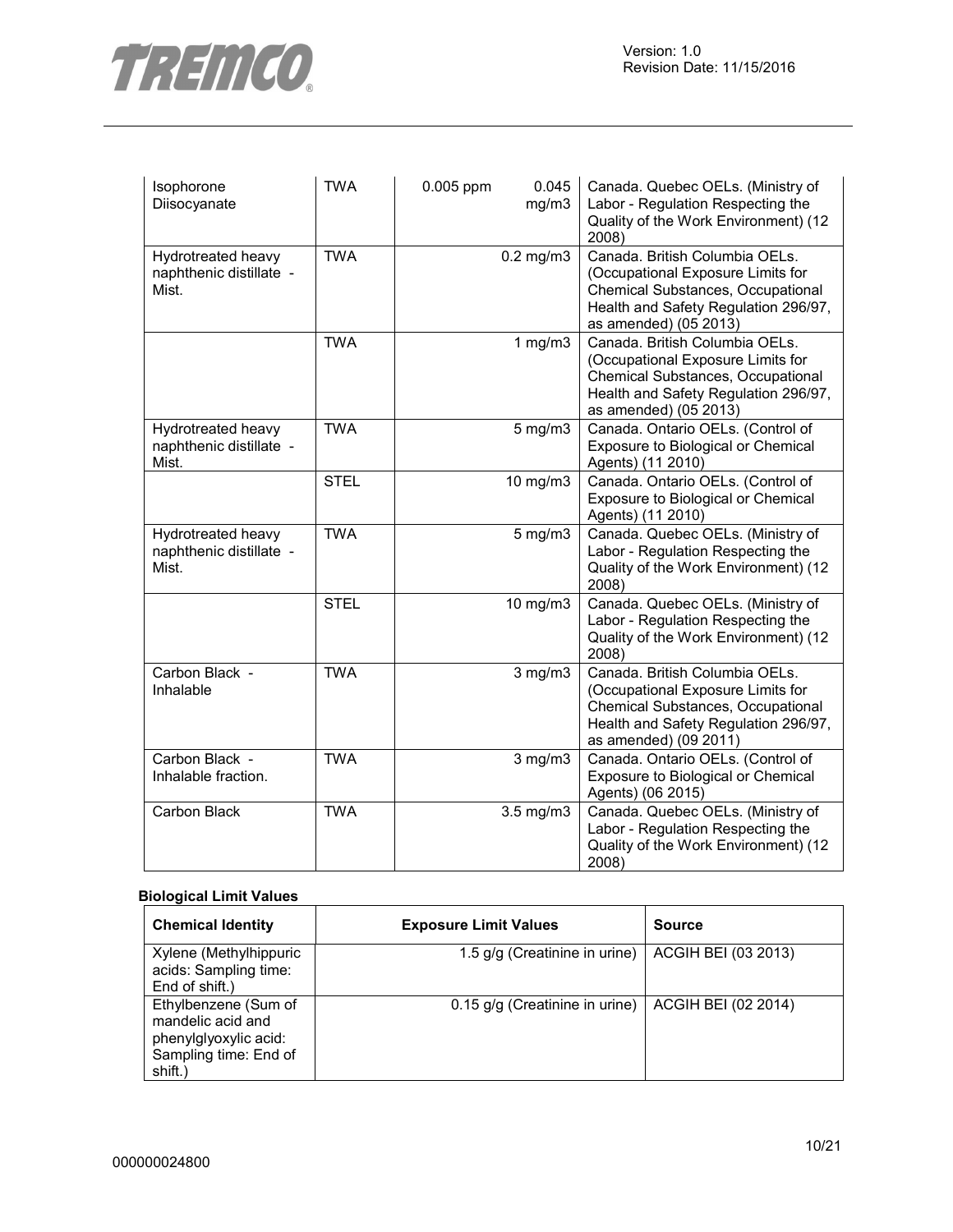

| <b>Appropriate Engineering</b><br><b>Controls</b> | Mechanical ventilation or local exhaust ventilation may be required.<br>Observe good industrial hygiene practices. Observe occupational exposure<br>limits and minimize the risk of inhalation of dust.                                                                                                                                                                                                                                                                                   |
|---------------------------------------------------|-------------------------------------------------------------------------------------------------------------------------------------------------------------------------------------------------------------------------------------------------------------------------------------------------------------------------------------------------------------------------------------------------------------------------------------------------------------------------------------------|
|                                                   | Individual protection measures, such as personal protective equipment                                                                                                                                                                                                                                                                                                                                                                                                                     |
| <b>General information:</b>                       | Good general ventilation (typically 10 air changes per hour) should be used.<br>Ventilation rates should be matched to conditions. Supplementary local<br>exhaust ventilation, closed systems, or respiratory and eye protection may<br>be needed in special circumstances, such as poorly ventilated spaces,<br>heating, evaporation of liquids from large surfaces, spraying of mists,<br>mechanical generation of dusts, drying of solids, etc.                                        |
| <b>Eye/face protection:</b>                       | Wear safety glasses with side shields (or goggles).                                                                                                                                                                                                                                                                                                                                                                                                                                       |
| <b>Skin Protection</b><br><b>Hand Protection:</b> | Use suitable protective gloves if risk of skin contact.                                                                                                                                                                                                                                                                                                                                                                                                                                   |
| Other:                                            | Wear suitable protective clothing. Wear chemical-resistant gloves,<br>footwear, and protective clothing appropriate for the risk of exposure.<br>Contact health and safety professional or manufacturer for specific<br>information.                                                                                                                                                                                                                                                      |
| <b>Respiratory Protection:</b>                    | If engineering controls do not maintain airborne concentrations below<br>recommended exposure limits (where applicable) or to an acceptable level<br>(in countries where exposure limits have not been established), an<br>approved respirator must be worn. Air-purifying respirator with an<br>appropriate, government approved (where applicable), air-purifying filter,<br>cartridge or canister. Contact health and safety professional or<br>manufacturer for specific information. |
| Hygiene measures:                                 | Observe good industrial hygiene practices. Wash hands before breaks and<br>immediately after handling the product. Contaminated work clothing should<br>not be allowed out of the workplace. Avoid contact with skin.                                                                                                                                                                                                                                                                     |
|                                                   |                                                                                                                                                                                                                                                                                                                                                                                                                                                                                           |

## **9. Physical and chemical properties**

| <b>Appearance</b>                                     |                             |  |
|-------------------------------------------------------|-----------------------------|--|
| <b>Physical state:</b>                                | solid                       |  |
| Form:                                                 | Paste                       |  |
| Color:                                                | Red brown                   |  |
| Odor:                                                 | Mild                        |  |
| Odor threshold:                                       | No data available.          |  |
| pH:                                                   | No data available.          |  |
| Melting point/freezing point:                         | No data available.          |  |
| Initial boiling point and boiling range:              | No data available.          |  |
| <b>Flash Point:</b>                                   | No data available.          |  |
| <b>Evaporation rate:</b>                              | Slower than n-Butyl Acetate |  |
| Flammability (solid, gas):                            | No                          |  |
| Upper/lower limit on flammability or explosive limits |                             |  |
| Flammability limit - upper (%):                       | No data available.          |  |
| Flammability limit - lower (%):                       | No data available.          |  |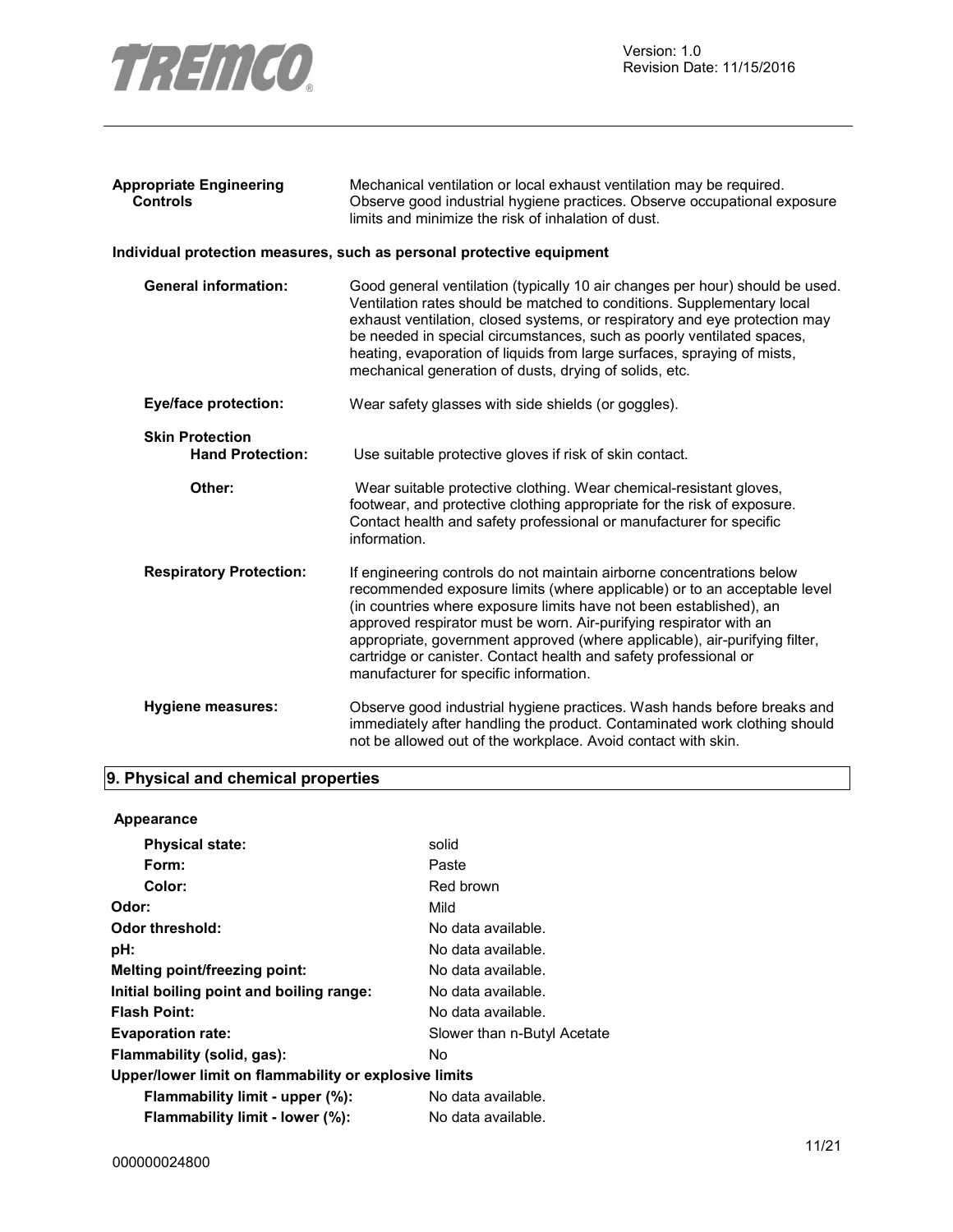

| Explosive limit - upper (%):             | No data available.                                                                             |
|------------------------------------------|------------------------------------------------------------------------------------------------|
| Explosive limit - lower (%):             | No data available.                                                                             |
| Vapor pressure:                          | No data available.                                                                             |
| Vapor density:                           | Vapors are heavier than air and may travel along the floor and<br>in the bottom of containers. |
| <b>Relative density:</b>                 | 1.33                                                                                           |
| Solubility(ies)                          |                                                                                                |
| Solubility in water:                     | Insoluble in water                                                                             |
| Solubility (other):                      | No data available.                                                                             |
| Partition coefficient (n-octanol/water): | No data available.                                                                             |
| <b>Auto-ignition temperature:</b>        | No data available.                                                                             |
| Decomposition temperature:               | No data available.                                                                             |
| <b>Viscosity:</b>                        | No data available.                                                                             |

## **10. Stability and reactivity**

| <b>Reactivity:</b>                          | No data available.                                                                                                                                 |
|---------------------------------------------|----------------------------------------------------------------------------------------------------------------------------------------------------|
| <b>Chemical Stability:</b>                  | Material is stable under normal conditions.                                                                                                        |
| Possibility of hazardous<br>reactions:      | No data available.                                                                                                                                 |
| Conditions to avoid:                        | Avoid heat or contamination.                                                                                                                       |
| Incompatible Materials:                     | Alcohols. Amines. Strong acids. Avoid contact with oxidizing agents (e.g.<br>nitric acid, peroxides and chromates). Strong bases. Water, moisture. |
| <b>Hazardous Decomposition</b><br>Products: | Thermal decomposition or combustion may liberate carbon oxides and<br>other toxic gases or vapors.                                                 |

## **11. Toxicological information**

## **Information on likely routes of exposure**

| Ingestion:           | May be ingested by accident. Ingestion may cause irritation and malaise.                                  |
|----------------------|-----------------------------------------------------------------------------------------------------------|
| Inhalation:          | In high concentrations, vapors, fumes or mists may irritate nose, throat and<br>mucus membranes.          |
| <b>Skin Contact:</b> | May be harmful in contact with skin. Causes mild skin irritation. May cause<br>an allergic skin reaction. |
| Eye contact:         | Eye contact is possible and should be avoided.                                                            |

## **Information on toxicological effects**

**Acute toxicity (list all possible routes of exposure)** 

| ۰.<br>. . |  |
|-----------|--|
|           |  |

**Product:** ATEmix: 108,473.19 mg/kg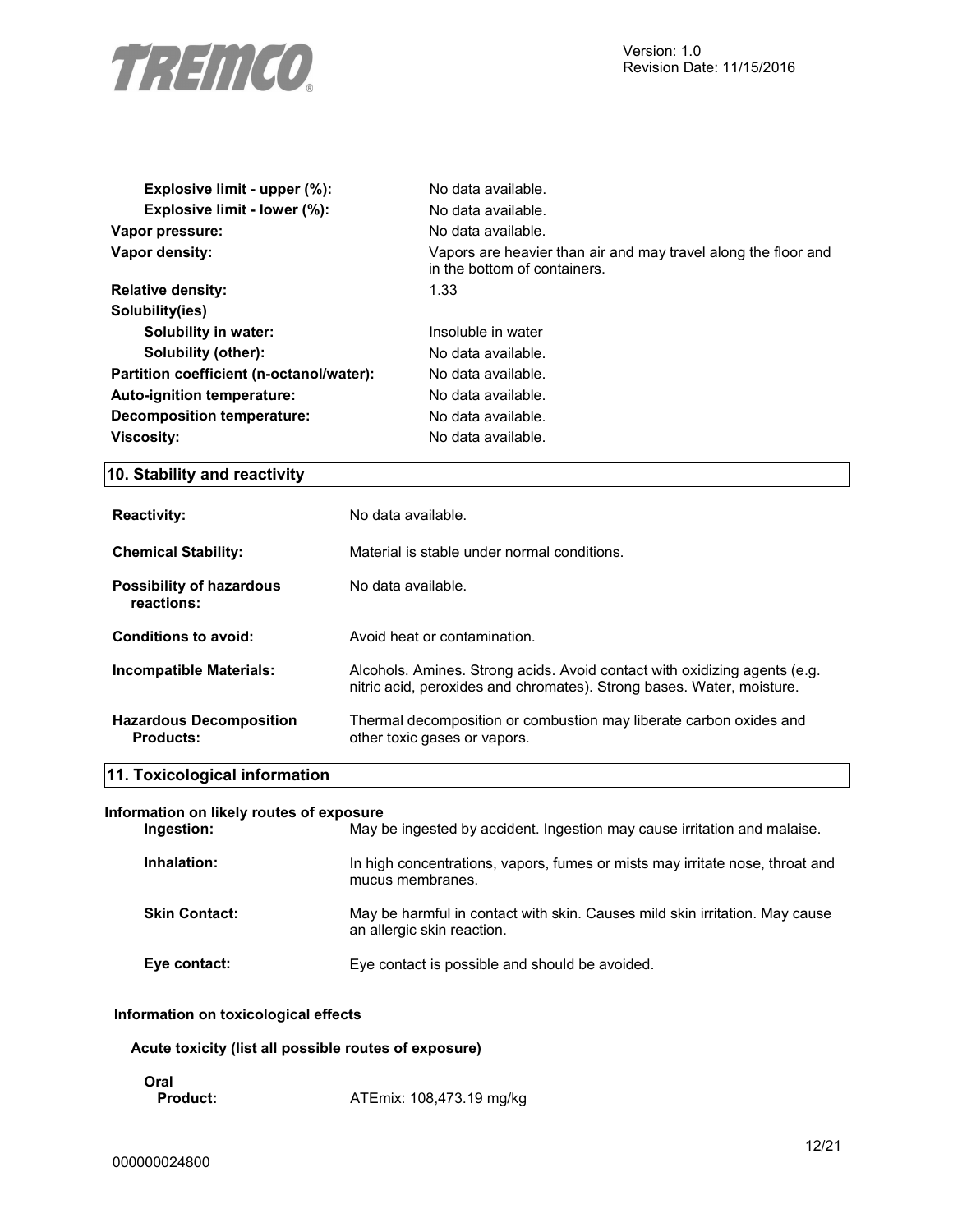

| Dermal<br><b>Product:</b>                           | ATEmix: 4,874.73 mg/kg                                                                                   |
|-----------------------------------------------------|----------------------------------------------------------------------------------------------------------|
| <b>Inhalation</b><br><b>Product:</b>                | No data available.                                                                                       |
| <b>Repeated dose toxicity</b><br>Product:           | No data available.                                                                                       |
| <b>Skin Corrosion/Irritation</b><br><b>Product:</b> | No data available.                                                                                       |
| Specified substance(s):<br>Calcium carbonate        | in vivo (Rabbit): Experimental result, Key study                                                         |
| Xylene                                              | in vivo (Rabbit): Experimental result, Weight of Evidence study                                          |
| Calcium oxide                                       | in vivo (Rabbit): Read-across from supporting substance (structural<br>analogue or surrogate), Key study |
| Hydrotreated heavy<br>naphthenic distillate         | in vivo (Rabbit): Experimental result, Key study                                                         |
| Carbon Black                                        | in vivo (Rabbit): Experimental result, Key study                                                         |
| Iron oxide                                          | in vivo (Rabbit): Experimental result, Weight of Evidence study                                          |
| Stearic acid                                        | in vivo (Rabbit): Experimental result, Key study                                                         |
| Dibutyl tin dilaurate                               | In vitro (Human, in vitro reconstituted epidermis model): Experimental result,<br>Supporting study       |

### **Serious Eye Damage/Eye Irritation Product:** No data available.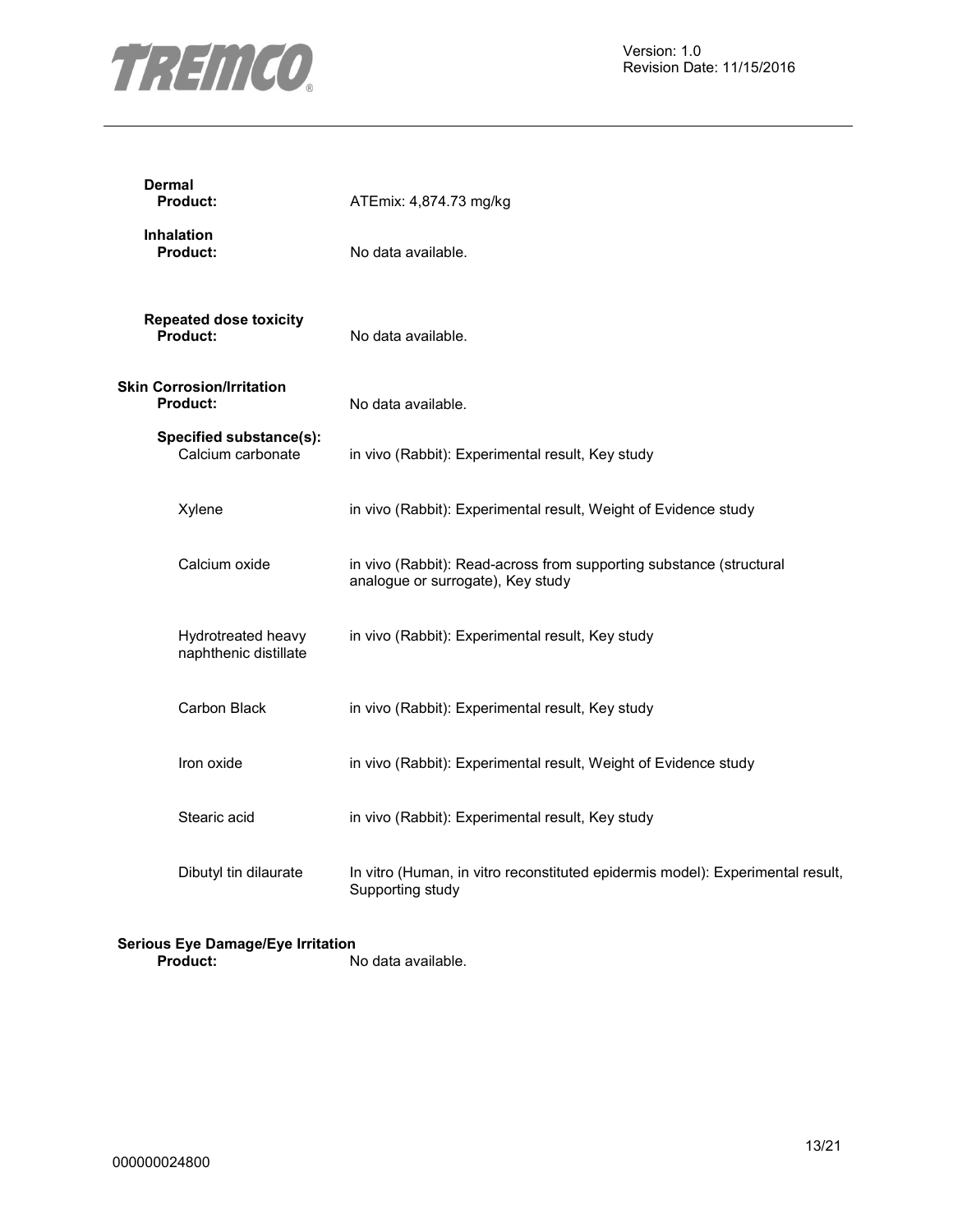

## **Specified substance(s):**

| pecilied substance(s).<br>Calcium carbonate | in vivo (Rabbit, 24 - 72 hrs): Not irritating   |
|---------------------------------------------|-------------------------------------------------|
| Xylene                                      | in vivo (Rabbit, 24 hrs): Moderately irritating |
| Calcium oxide                               | in vivo (Rabbit, 24 hrs): Category 1            |
| Ethylbenzene                                | in vivo (Rabbit, 7 d): Slightly irritating      |
| <b>Isophorone</b><br>Diisocyanate           | in vivo (Rabbit, 24 - 72 hrs): Category 1       |
| Hydrotreated heavy<br>naphthenic distillate | in vivo (Rabbit, 24 hrs): Not irritating        |
| Carbon Black                                | in vivo (Rabbit, 24 - 72 hrs): Not irritating   |
| Iron oxide                                  | in vivo (Rabbit, 1 - 72 hrs): Not irritating    |
| Stearic acid                                | in vivo (Rabbit, 27 - 72 hrs): Not irritating   |
| Dibutyl tin dilaurate                       | in vivo (Rabbit, 24 hrs): Highly irritating     |

## **Respiratory or Skin Sensitization**

May cause allergy or asthma symptoms or breathing difficulties if inhaled. May cause sensitization by inhalation.

| Carcinogenicity |  |
|-----------------|--|
| <b>Product:</b> |  |

No data available.

## **IARC Monographs on the Evaluation of Carcinogenic Risks to Humans:**

| Ethylbenzene                                | Overall evaluation: Possibly carcinogenic to humans.                                                                 |
|---------------------------------------------|----------------------------------------------------------------------------------------------------------------------|
| Hydrotreated heavy<br>naphthenic distillate | Overall evaluation: Not classifiable as to carcinogenicity to humans. Overall<br>evaluation: Carcinogenic to humans. |
| Carbon Black                                | Overall evaluation: Possibly carcinogenic to humans.                                                                 |

## **US. National Toxicology Program (NTP) Report on Carcinogens:**  Hydrotreated heavy Known To Be Human Carcinogen.

naphthenic distillate

## **US. OSHA Specifically Regulated Substances (29 CFR 1910.1001-1050):**

**Cancer** 

Polyvinyl chloride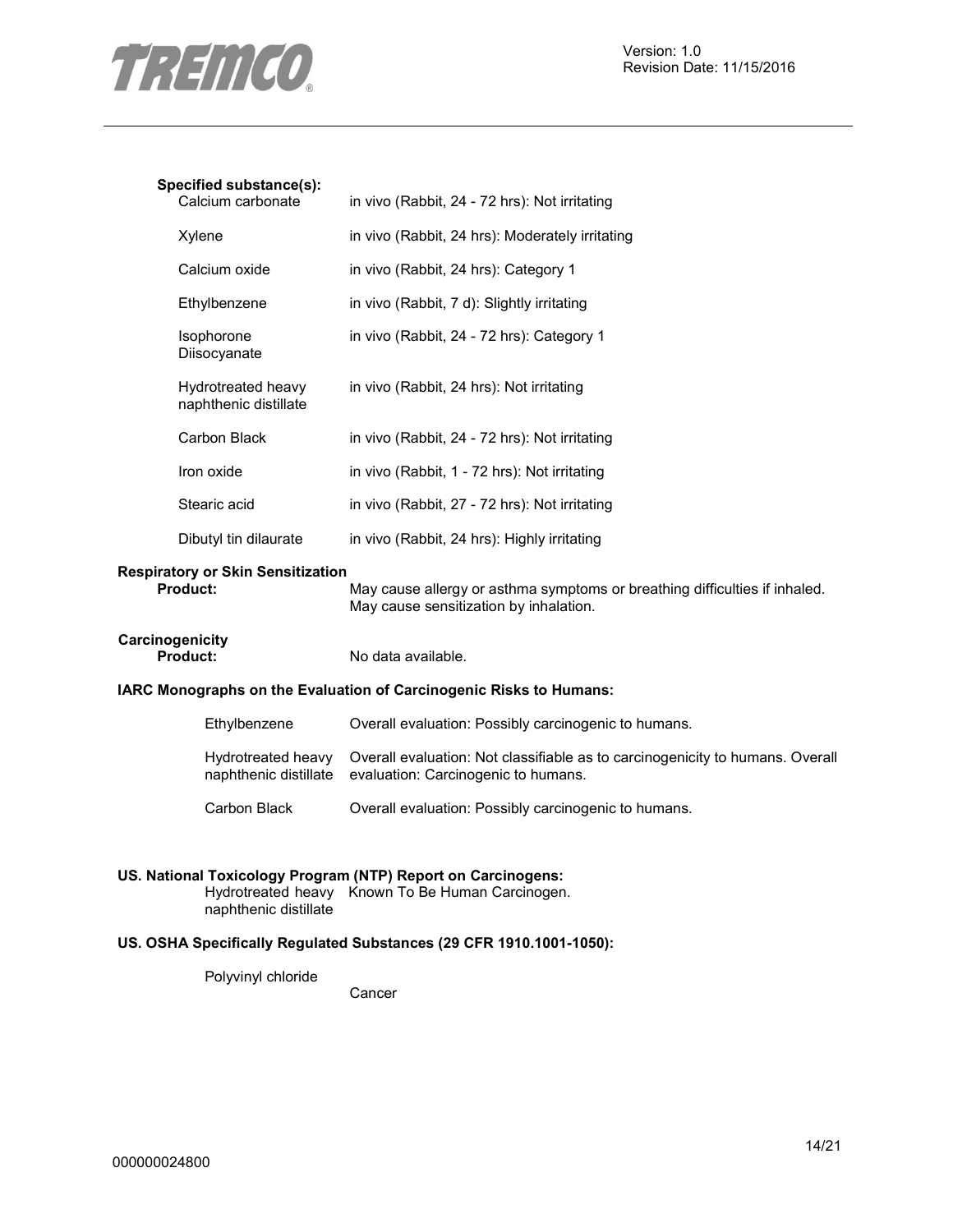

## **Germ Cell Mutagenicity**

| In vitro<br>Product:                                                | No data available. |
|---------------------------------------------------------------------|--------------------|
| In vivo<br>Product:                                                 | No data available. |
| <b>Reproductive toxicity</b><br>Product:                            | No data available. |
| <b>Specific Target Organ Toxicity - Single Exposure</b><br>Product: | No data available. |
| Specific Target Organ Toxicity - Repeated Exposure<br>Product:      | No data available. |
| <b>Aspiration Hazard</b><br>Product:                                | No data available. |
| Other effects:                                                      | No data available. |

## **12. Ecological information**

## **Ecotoxicity:**

## **Acute hazards to the aquatic environment:**

| Fish<br><b>Product:</b>                         | No data available.                                                             |
|-------------------------------------------------|--------------------------------------------------------------------------------|
| Specified substance(s):<br>Xylene               | LC 50 (Fathead minnow (Pimephales promelas), 96 h): 13.41 mg/l Mortality       |
| Diisodecyl phthalate                            | LC 50 (Fathead minnow (Pimephales promelas), 96 h): > 0.47 mg/l Mortality      |
| Ethylbenzene                                    | LC 50 (Fathead minnow (Pimephales promelas), 96 h): 7.5 - 11 mg/l<br>Mortality |
| Dibutyl tin dilaurate                           | LC 50 (Ide, silver or golden orfe (Leuciscus idus), 48 h): 2 mg/l Mortality    |
| Aquatic Invertebrates<br><b>Product:</b>        | No data available.                                                             |
| Specified substance(s):<br>Diisodecyl phthalate | EC 50 (Water flea (Daphnia magna), 48 h): > 0.02 mg/l Intoxication             |
| Ethylbenzene                                    | EC 50 (Water flea (Daphnia magna), 48 h): 1.37 - 4.4 mg/l Intoxication         |
| Dibutyl tin dilaurate                           | EC 50 (Water flea (Daphnia magna), 24 h): 0.66 mg/l Intoxication               |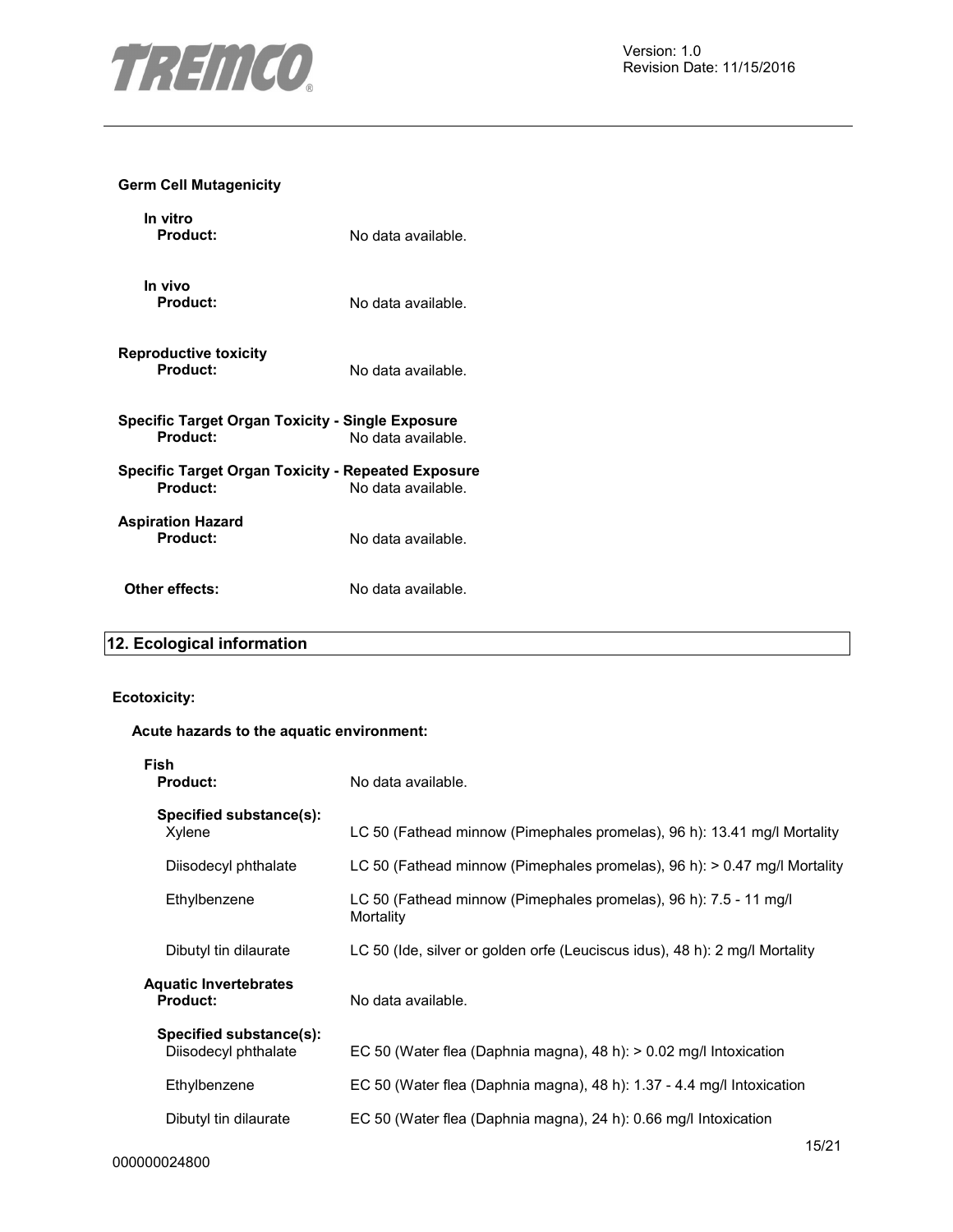

## **Chronic hazards to the aquatic environment:**

| Fish<br><b>Product:</b>                                                                     | No data available.                                                                                                                    |
|---------------------------------------------------------------------------------------------|---------------------------------------------------------------------------------------------------------------------------------------|
| Specified substance(s):<br>Hydrotreated heavy<br>naphthenic distillate                      | NOAEL (Oncorhynchus mykiss, 14 d): >= 1,000 mg/l QSAR QSAR,<br>Supporting study                                                       |
| <b>Aquatic Invertebrates</b><br>Product:                                                    | No data available.                                                                                                                    |
| <b>Toxicity to Aquatic Plants</b><br>Product:                                               | No data available.                                                                                                                    |
| <b>Persistence and Degradability</b>                                                        |                                                                                                                                       |
| <b>Biodegradation</b><br>Product:                                                           | No data available.                                                                                                                    |
| <b>BOD/COD Ratio</b><br><b>Product:</b>                                                     | No data available.                                                                                                                    |
| <b>Bioaccumulative Potential</b><br><b>Bioconcentration Factor (BCF)</b><br><b>Product:</b> | No data available.                                                                                                                    |
| Partition Coefficient n-octanol / water (log Kow)<br><b>Product:</b>                        | No data available.                                                                                                                    |
| Specified substance(s):<br>Xylene                                                           | Log Kow: 3.12 - 3.20                                                                                                                  |
| Ethylbenzene                                                                                | Log Kow: 3.15                                                                                                                         |
| Stearic acid                                                                                | Log Kow: 8.23                                                                                                                         |
| Dibutyl tin dilaurate                                                                       | Log Kow: 3.12                                                                                                                         |
| <b>Mobility in Soil:</b>                                                                    | No data available.                                                                                                                    |
| <b>Other Adverse Effects:</b>                                                               | Toxic to aquatic organisms.                                                                                                           |
| 13. Disposal considerations                                                                 |                                                                                                                                       |
| <b>Disposal instructions:</b>                                                               | Dispose of waste at an appropriate treatment and disposal facility in<br>accordance with applicable laws and regulations, and product |

characteristics at time of disposal.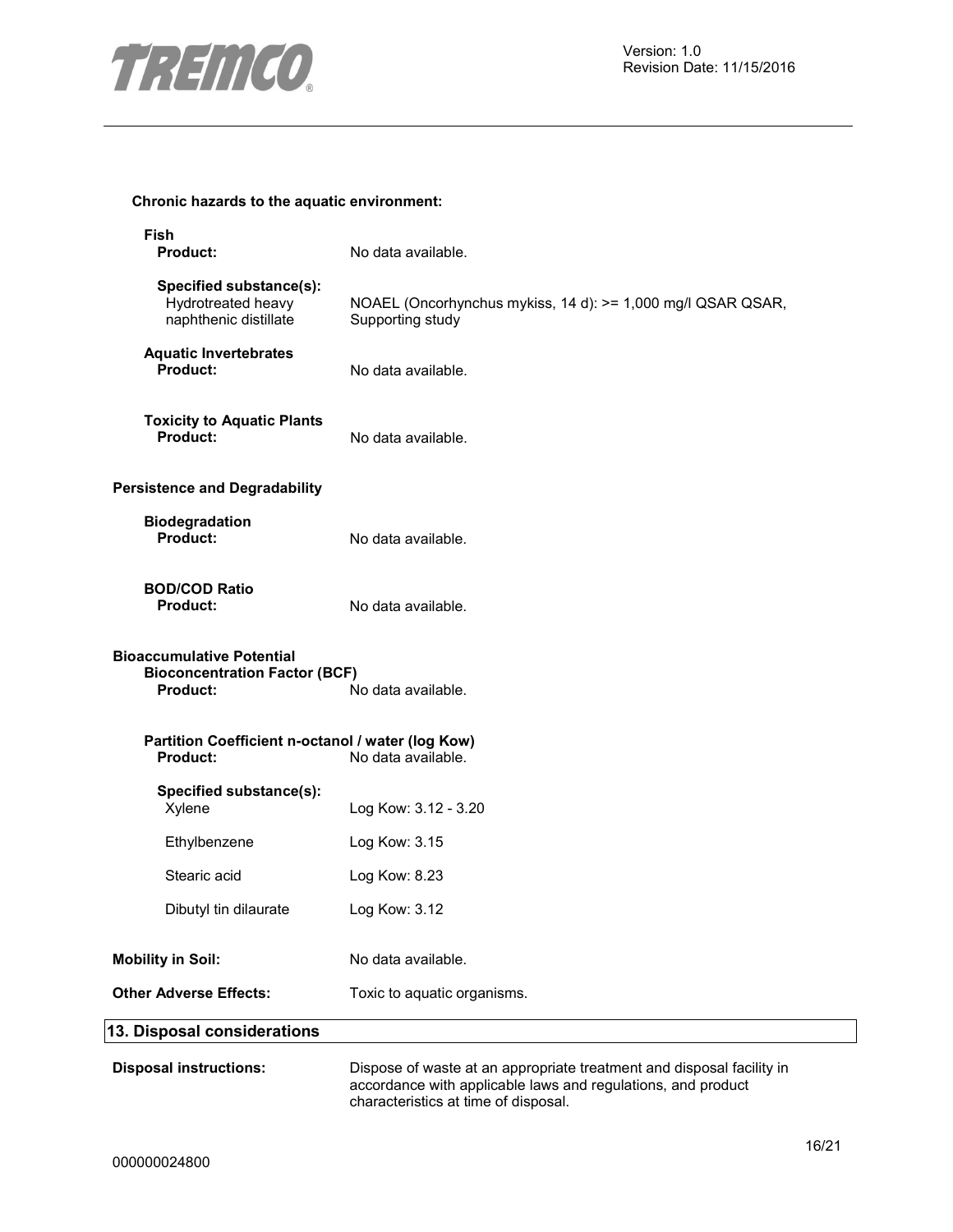

## **Contaminated Packaging:** No data available.

## **14. Transport information**

## **TDG:**

Not Regulated

## **CFR / DOT:**

Not Regulated

## **IMDG:**

Not Regulated

## **15. Regulatory information**

#### **US Federal Regulations**

## **TSCA Section 12(b) Export Notification (40 CFR 707, Subpt. D)**  None present or none present in regulated quantities.

## **US. OSHA Specifically Regulated Substances (29 CFR 1910.1001-1050)**

| <b>Chemical Identity</b><br>Polyvinyl chloride | OSHA hazard(s)<br>Blood<br>Liver<br>Cancer<br>Flammability<br>Central nervous system                                   |
|------------------------------------------------|------------------------------------------------------------------------------------------------------------------------|
| <b>Benzene</b>                                 | Blood<br>respiratory tract irritation<br>Central nervous system<br>Flammability<br>Cancer<br>Skin<br>Aspiration<br>Eve |

## **CERCLA Hazardous Substance List (40 CFR 302.4):**

| <b>Chemical Identity</b> | <b>Reportable quantity</b> |
|--------------------------|----------------------------|
| Xylene                   | $100$ lbs.                 |
| Ethylbenzene             | 1000 lbs.                  |
| Toluene                  | 1000 lbs.                  |
| Methanol                 | 5000 lbs.                  |
| Benzene                  | $10$ lbs.                  |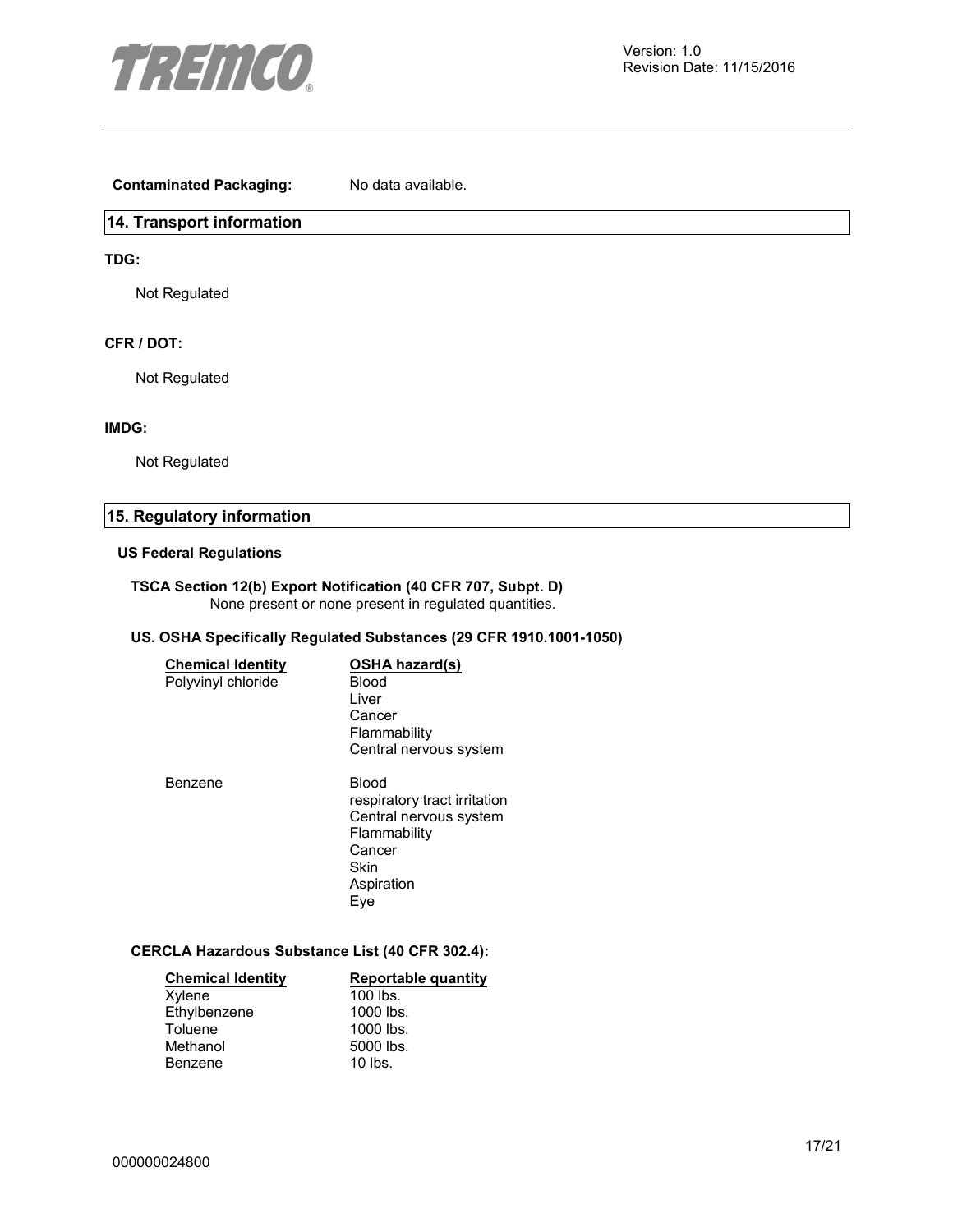

## **Superfund Amendments and Reauthorization Act of 1986 (SARA)**

## **Hazard categories**

Delayed (Chronic) Health Hazard Immediate (Acute) Health Hazards

## **SARA 302 Extremely Hazardous Substance**

|                          | <b>Reportable</b> |                                    |  |
|--------------------------|-------------------|------------------------------------|--|
| <b>Chemical Identity</b> | quantity          | <b>Threshold Planning Quantity</b> |  |
| Isophorone Diisocyanate  | 500 lbs.          | 500 lbs.                           |  |

#### **SARA 304 Emergency Release Notification**

| <b>Chemical Identity</b> |           | Reportable quantity |
|--------------------------|-----------|---------------------|
| Xylene                   |           | $100$ lbs.          |
| Diisodecyl phthalate     |           |                     |
| Ethylbenzene             |           | 1000 lbs.           |
| Isophorone Diisocyanate  |           |                     |
| Toluene                  |           | 1000 lbs.           |
| Diisodecyl               | phthalate |                     |
| (mixed Is)               |           |                     |
| Methanol                 |           | 5000 lbs.           |
| Benzene                  |           | 10 lbs.             |

#### **SARA 311/312 Hazardous Chemical**

| <b>Chemical Identity</b> | <b>Threshold Planning Quantity</b> |
|--------------------------|------------------------------------|
| Isophorone Diisocyanate  | 500lbs                             |
| Calcium carbonate        | 500 lbs                            |
| Polyvinyl chloride       | 500 lbs                            |
| Calcium Carbonate        | 500 lbs                            |
| (Limestone)              |                                    |
| Xylene                   | 500 lbs                            |
| Calcium oxide            | 500 lbs                            |
| Diisodecyl phthalate     | 500 lbs                            |
| Ethylbenzene             | 500 lbs                            |
| Hydrotreated heavy       | 500 lbs                            |
| naphthenic distillate    |                                    |
| Carbon Black             | 500 lbs                            |
| Iron oxide               | 500 lbs                            |
| Stearic acid             | 500 lbs                            |
| Dibutyl tin dilaurate    | 500 lbs                            |
|                          |                                    |

## **SARA 313 (TRI Reporting)**

**Chemical Identity Xylene Ethylbenzene** 

#### **Clean Water Act Section 311 Hazardous Substances (40 CFR 117.3)**

| <b>Chemical Identity</b> | Reportable quantity |
|--------------------------|---------------------|
| Xylene                   | 100 lbs.            |

## **Clean Air Act (CAA) Section 112(r) Accidental Release Prevention (40 CFR 68.130):**  None present or none present in regulated quantities.

#### **US State Regulations**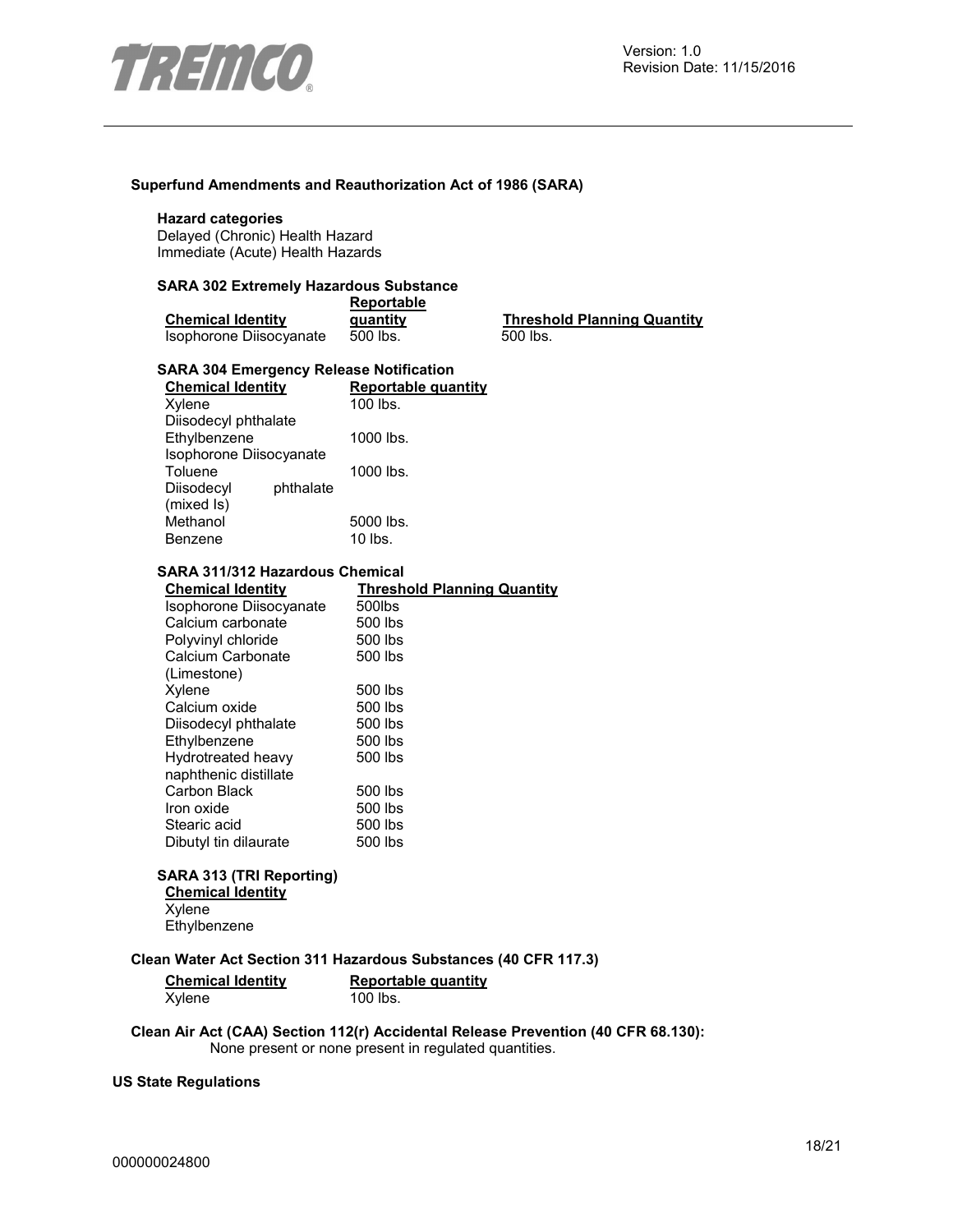



#### **US. California Proposition 65**

This product contains chemical(s) known to the State of California to cause cancer and/or to cause birth defects or other reproductive harm.

## **US. New Jersey Worker and Community Right-to-Know Act**

**Chemical Identity** Calcium carbonate Polyvinyl chloride Calcium Carbonate (Limestone) Xylene Calcium oxide Ethylbenzene Hydrotreated heavy naphthenic distillate Carbon Black

## **US. Massachusetts RTK - Substance List**

**Chemical Identity**

Calcium carbonate Calcium Carbonate (Limestone) Xylene Isophorone Diisocyanate Crystalline Silica (Quartz)/ Silica Sand

#### **US. Pennsylvania RTK - Hazardous Substances**

#### **Chemical Identity**

Calcium carbonate Calcium Carbonate (Limestone) Xylene Calcium oxide Diisodecyl phthalate

#### **US. Rhode Island RTK**

**Chemical Identity** Xylene Diisodecyl phthalate

#### **Other Regulations:**

| <b>Regulatory VOC (less water</b> | $40$ g/l |
|-----------------------------------|----------|
| and exempt solvent):              |          |
| VOC Method 310:                   | 2.98%    |

**Inventory Status:**

Australia AICS: One or more components in this product are

Canada DSL Inventory List: All components in this product are listed on or

EINECS, ELINCS or NLP: One or more components in this product are

Japan (ENCS) List: One or more components in this product are

not listed on or exempt from the Inventory.

not listed on or exempt from the Inventory.

exempt from the Inventory.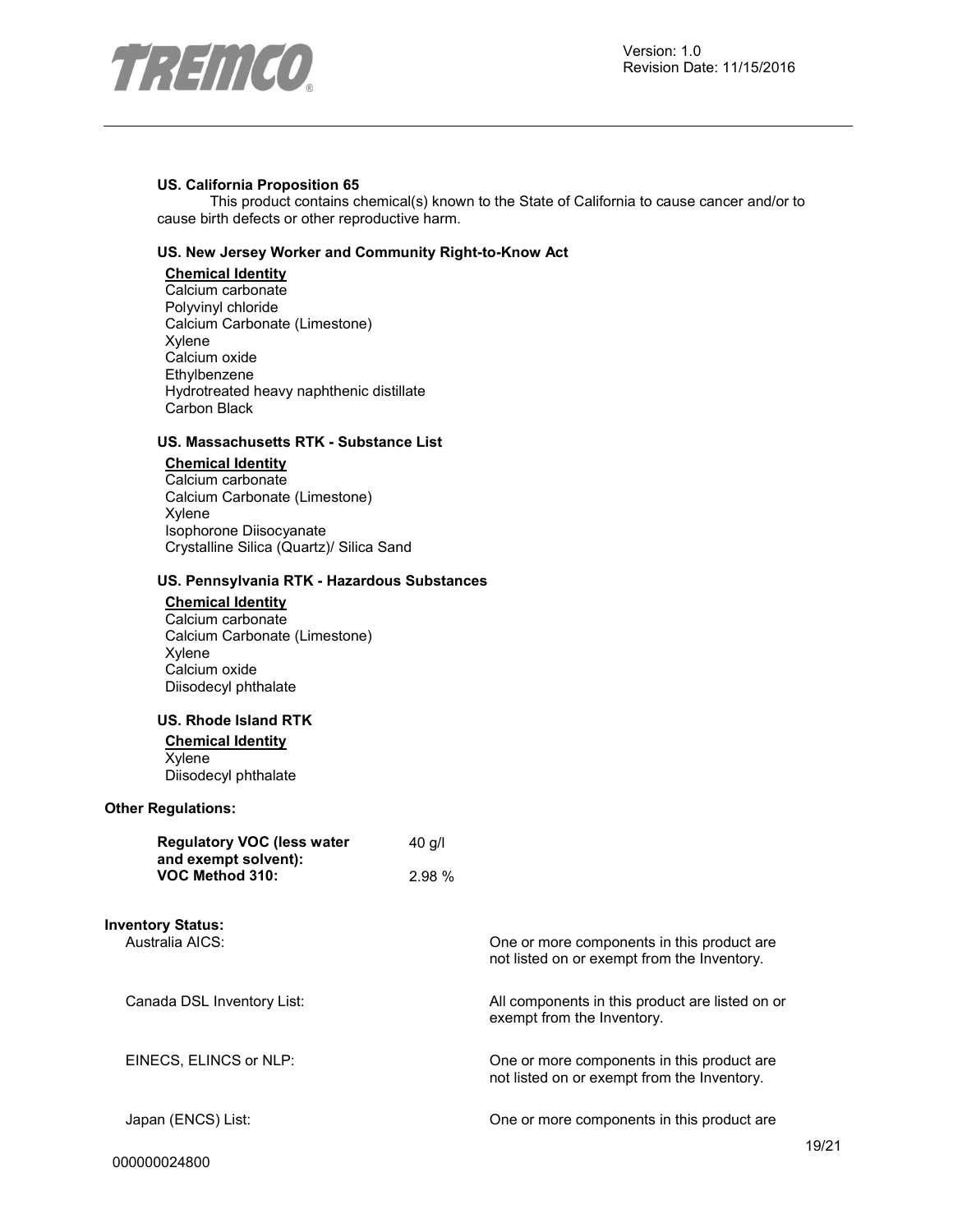

|                                          | not listed on or exempt from the Inventory.                                               |
|------------------------------------------|-------------------------------------------------------------------------------------------|
| China Inv. Existing Chemical Substances: | One or more components in this product are<br>not listed on or exempt from the Inventory. |
| Korea Existing Chemicals Inv. (KECI):    | One or more components in this product are<br>not listed on or exempt from the Inventory. |
| Canada NDSL Inventory:                   | One or more components in this product are<br>not listed on or exempt from the Inventory. |
| Philippines PICCS:                       | One or more components in this product are<br>not listed on or exempt from the Inventory. |
| US TSCA Inventory:                       | All components in this product are listed on or<br>exempt from the Inventory.             |
| New Zealand Inventory of Chemicals:      | One or more components in this product are<br>not listed on or exempt from the Inventory. |
| Japan ISHL Listing:                      | One or more components in this product are<br>not listed on or exempt from the Inventory. |
| Japan Pharmacopoeia Listing:             | One or more components in this product are<br>not listed on or exempt from the Inventory. |
| Mexico INSQ:                             | One or more components in this product are<br>not listed on or exempt from the Inventory. |
| Ontario Inventory:                       | One or more components in this product are<br>not listed on or exempt from the Inventory. |
| Taiwan Chemical Substance Inventory:     | One or more components in this product are<br>not listed on or exempt from the Inventory. |

## **16.Other information, including date of preparation or last revision**

| <b>Revision Date:</b>       | 11/15/2016                                                                                                                                                                                                                                                                                                  |
|-----------------------------|-------------------------------------------------------------------------------------------------------------------------------------------------------------------------------------------------------------------------------------------------------------------------------------------------------------|
| <b>Version #:</b>           | 1.0                                                                                                                                                                                                                                                                                                         |
| <b>Further Information:</b> | No data available.                                                                                                                                                                                                                                                                                          |
| Disclaimer:                 | For Industrial Use Only. Keep out of Reach of Children. The hazard<br>information herein is offered solely for the consideration of the user, subject<br>to their own investigation of compliance with applicable regulations, including<br>the safe use of the product under every fore seeable condition. |